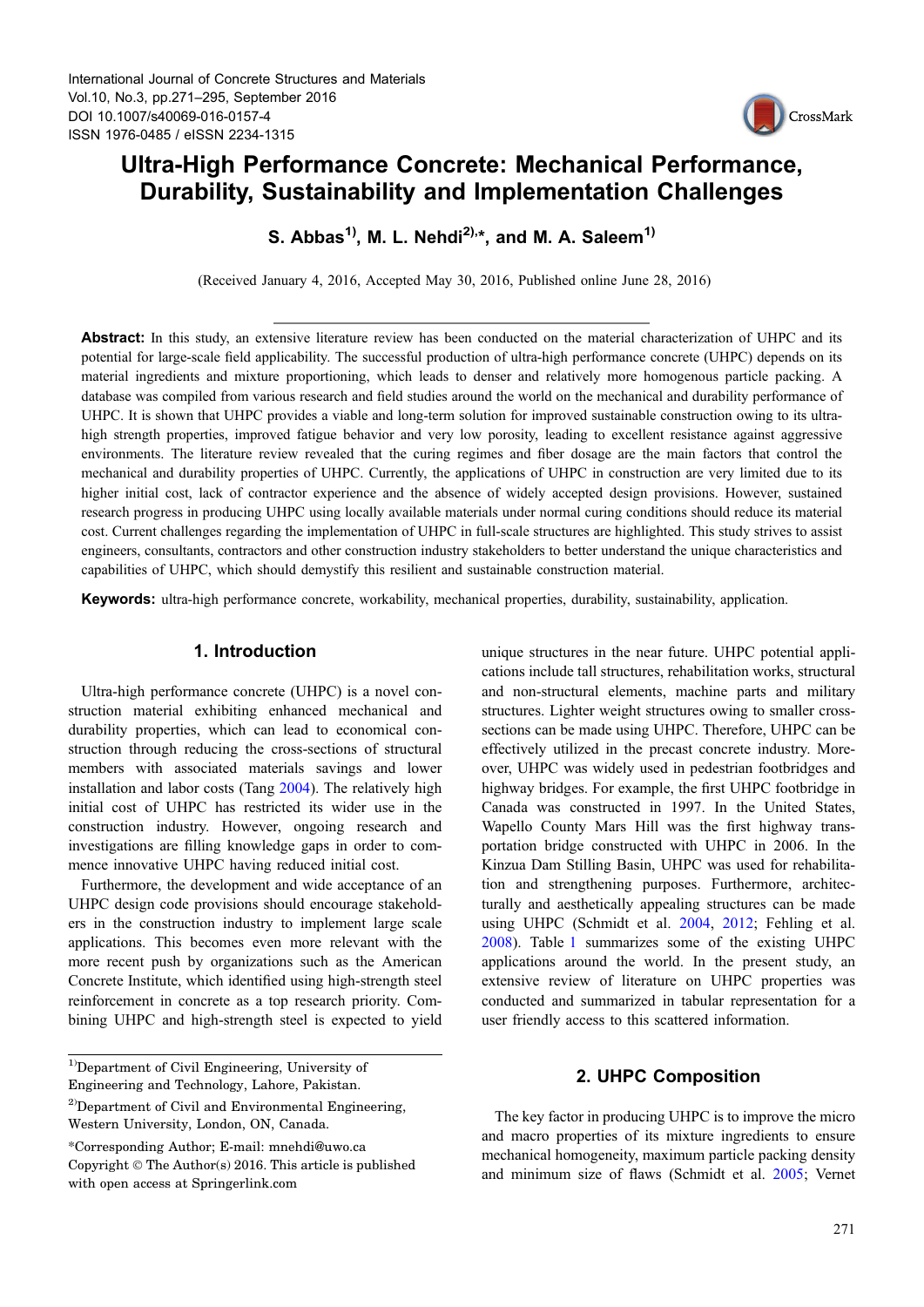[2004;](#page-23-0) Shah and Weiss [1998;](#page-22-0) Wille et al. [2011](#page-23-0); Shi et al. [2015\)](#page-22-0). Table [2](#page-3-0) shows the range of UHPC constituents used in various studies for the successful production of UHPC.

#### 2.1 Binders

A relatively high proportion of cement is used in UHPC compared to that used in normal-strength (NS) and high-performance concrete (HPC) (Schmidt and Fehling [2005;](#page-22-0) Ghafari et al. [2015\)](#page-19-0). It was observed that increasing the cement content increased the UHPC compressive strength; however, beyond an optimum cement content (around  $1700 \text{ kg/m}^3$  (106 lb/ft<sup>3</sup>), compressive strength tends to decline likely due to limited participation of aggregates (Talebinejad et al. [2004\)](#page-23-0). Cement with moderate Blaine fineness  $(4000 \text{ cm}^2/\text{g} (281,240 \text{ in}^2/\text{lb}))$ and tri-calcium aluminate  $(C_3A)$  content lower than 6 % is preferred due to its lower water demand (Wille et al. [2011](#page-23-0)). Special micro-fine cements with particle size smaller than regular Portland cement were also used for developing UHPC (Strunge and Deuse [2008](#page-23-0)).

Because of the very low water/binder ratio (w/b) of UHPC, only part of the total cement hydrates and the unhydrated cement can be replaced with crushed quartz, fly ash or blast furnace slag. For instance, up to 30, 36 and 40 % by volume of cement in UHPC mixtures can be replaced with crushed quartz, blast furnace slag or fly ash, respectively, without compromising the compressive strength (Ma and Schneider [2002;](#page-21-0) Soutsos et al. [2005](#page-23-0); Yazici [2006](#page-23-0)).

Moreover, the addition of silica fume as a binder can improve the workability of UHPC by filling voids between coarser particles owing to its much finer particle size and optimal spherical shape. In addition to this microfiller effect, silica fume also enhance the strength properties of UHPC through its pozzolanic reactions (Ma and Schneider [2002](#page-21-0); Richard and Cheyrezy [1995\)](#page-22-0). Various studies (Ma and Schneider [2002](#page-21-0); Matte and Moranville [1999](#page-21-0); Chan and Chu [2004;](#page-18-0) Xing et al. [2006\)](#page-23-0) recommended silica fume dosages of 20–30 % of the total binder material to achieve denser particle packing and pozzolanic reactivity in UHPC, leading to higher strength properties. For instance, 25 % by cement weight of low carbon content  $(<0.5 \%)$  silica fume was recommended as an optimum dosage in UHPC (Wille et al. [2011](#page-23-0)).

#### 2.2 Water/Binder Ratio

A very low water/binder ratio (w/b) is used in UHPC mixtures. Minimum w/b of 0.08 was reported by Richard and Cheyrezy [\(1995](#page-22-0)); however, this ratio did not ensure dense particle packing. An optimum w/b ratio of 0.13–0.20 was suggested in previous studies (Richard and Cheyrezy [1995;](#page-22-0) Larrard and Sedran [1994](#page-20-0); Gao et al. [2006;](#page-19-0) Wen-yu et al. [2004;](#page-23-0) Shi et al. [2015\)](#page-22-0) to achieve maximum relative density and spread flow. However, researchers (Wille et al. [2011;](#page-23-0) Droll [2004\)](#page-19-0) also achieved compressive strength higher than 150 MPa (22 ksi) using 0.25 w/b. Therefore, it can be argued that the w/b is not the sole strength governing parameter of UHPC. The curing regime, properties of mixture ingredients, mixing procedures and mixer type are also important parameters.

#### 2.3 Superplasticizer

The reduced workability of UHPC due to its very low w/b can be resolved by adding effective superplasticizers (SP). The required SP dosage significantly depends on the compatibility between the mixture ingredients and the type of SP used. Improved compatibility can lead to lower SP dosage. For example, an UHPC mixture incorporating a limestone micro-filler is more workable and compatible compared to a mixture incorporating higher surface area metakaolin at the same SP dosage (Rougeau and Burys [2004\)](#page-22-0). Furthermore, stepwise or delayed addition of SP (rather than adding the SP at once) was found to enhance the workability of UHPC mixtures owing to an improved dispersing effect (Tue et al. [2008](#page-23-0)). Various studies (Schmidt et al. [2004,](#page-22-0) [2012;](#page-22-0) Fehling et al. [2008\)](#page-19-0) used SP dosages ranging between 1 and 8 % by cement weight for enhancing the workability of UHPC mixtures. Generally, SP dosages of 1.4–2.4 % by cement weight are recommended (Wille et al. [2011](#page-23-0)).

#### 2.4 Aggregates

Generally, failure in conventional concrete is initiated by damage at the interfacial transition zone (ITZ) between the cementitious matrix and aggregates (Jun et al. [2008\)](#page-20-0). Therefore, eliminating coarse aggregates in UHPC mixtures reduces such weaknesses induced by such ITZ. In addition, mitigating the ITZ flaws results in overall lower porosity in the matrix, leading to enhanced mechanical strength (Mehta et al. [2006](#page-21-0)). The fine aggregate like quartz sand plays an important role in reducing the maximum paste thickness (MPT), which is also a key factor in the mixture design of UHPC. An optimum sand-to-cement ratio was found to be 1.4 for a quartz particle size of 0.8 mm (0.031 in) (Wille et al. [2011](#page-23-0)).

#### 2.5 Steel Fibers

Due to its very high strength and homogeneity, UHPC is very brittle; yet it can be made ductile by adding steel fibers (Bayard and Ple [2003;](#page-18-0) Graybeal [2006;](#page-19-0) Wang et al. [2015\)](#page-23-0). The most commonly used size of steel fibers is 13 mm (0.5 in) in length and 0.20 mm (0.008 in) in diameter (Schmidt et al. [2004,](#page-22-0) [2012;](#page-22-0) Fehling et al. [2008\)](#page-19-0). Richard and Cheyrezy ([1995\)](#page-22-0) recommended using 2 % by mixture volume of steel fibers for an economical and workable UHPC mixture design.

#### 2.6 Nano-materials

The success of mixture design of UHPC is highly dependent on achieving highest particle packing density and ultra-high consolidation of the concrete matrix. Therefore, the addition of nano particles produced from silicon dioxide  $(SiO<sub>2</sub>)$ , aluminum oxide  $(Al<sub>2</sub>O<sub>3</sub>)$ , iron oxide  $(Fe<sub>2</sub>O<sub>3</sub>)$ , titanium dioxide (TiO<sub>2</sub>) or zirconium dioxide (ZrO<sub>2</sub>) can fill the gaps between micron-sized cementitious materials and fine aggregates, leading to reduced porosity and higher particle packing density. Nano-materials can also accelerate cement hydration via a nucleation and growth mechanism, stimulate the formation of additional calcium silicate hydrates (C–S–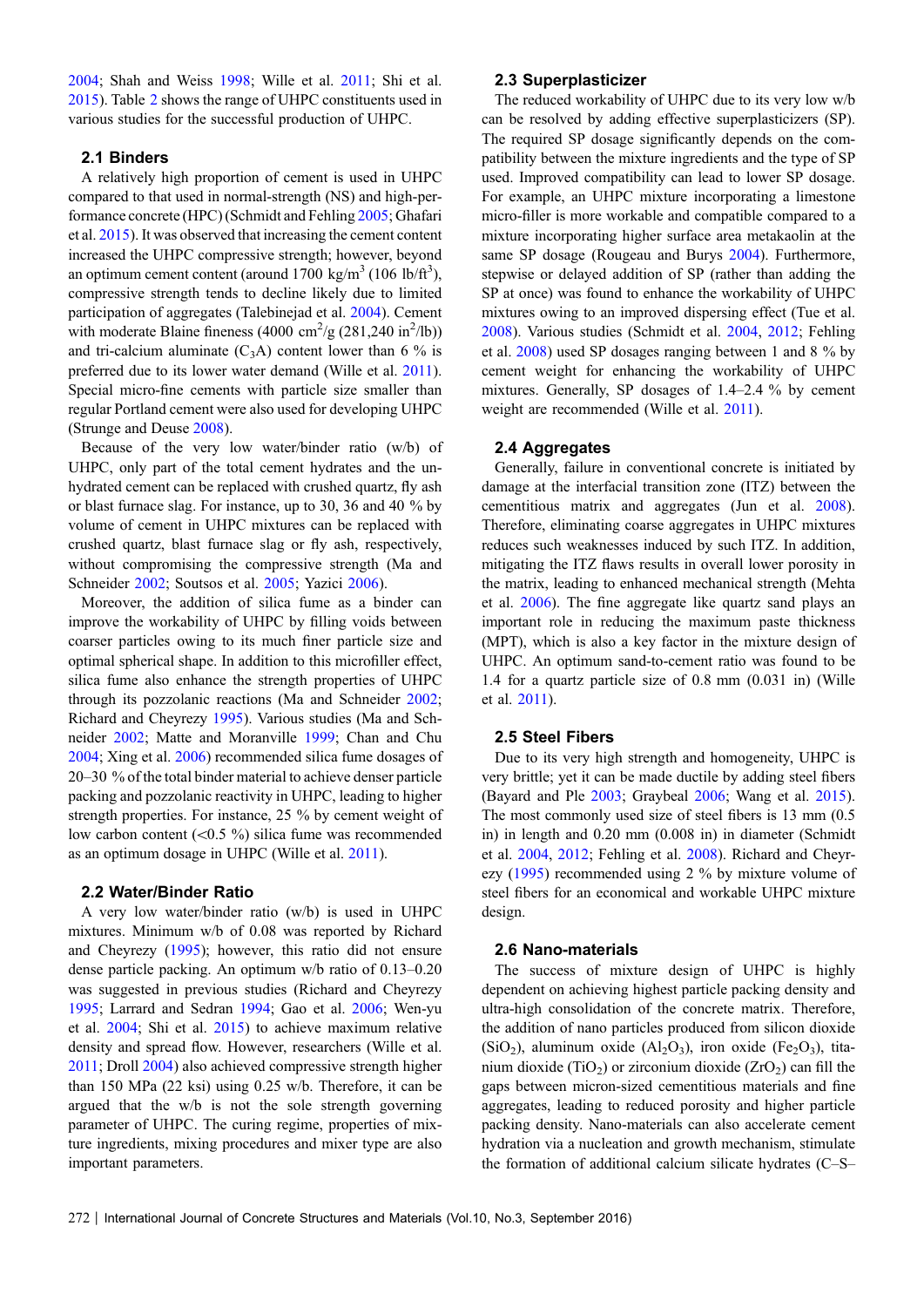<span id="page-2-0"></span>

| Structures/applications  | Location              | Completion/production year | Compressive strength<br>(MPa) | Flexural strength (MPa)  |  |  |
|--------------------------|-----------------------|----------------------------|-------------------------------|--------------------------|--|--|
| Sherbrooke footbridge    | Sherbrooke, Canada    | 1997                       | 200                           | 40                       |  |  |
| Joppa clinker silo       | Illinois, USA         | 2001                       | 220                           | 50                       |  |  |
| Seonyu footbridge        | Seoul, Korea          | 2002                       | 180                           | 32                       |  |  |
| Sakata Mirai footbridge  | Sakata, Japan         | 2002                       | 238                           | 40                       |  |  |
| Millau Viaduct toll gate | A75 Motorway, France  | 2004                       | 165                           | 30                       |  |  |
| Shepherds creek bridge   | Sydney, Australia     | 2005                       | 180                           | $\overline{\phantom{0}}$ |  |  |
| Blast resisting panels   | Melbourne, Australia  | 2005                       | 160                           | 30                       |  |  |
| Papatoetoe footbridge    | Auckland, New Zealand | 2006                       | 160                           | 30                       |  |  |
| Glenmore/Legsby bridge   | Calgary, Canada       | 2007                       |                               |                          |  |  |
| Gaertnerplatz bridge     | Kassel, Germany       | 2007                       | 150                           | 35                       |  |  |
| UHPC girder bridge       | Iowa, USA             | 2008                       | 150                           | $\overline{\phantom{0}}$ |  |  |
| Wind turbine foundations | Denmark               | 2008                       | 210                           | 24                       |  |  |
| Haneda Airport slabs     | Tokyo, Japan          | 2010                       | 210                           | 45                       |  |  |
| Whiteman Creek bridge    | Brantford, Canada     | 2011                       | 140                           | 30                       |  |  |
| Sewer pipes              | Germany               | 2012                       | 151                           | $\overline{\phantom{0}}$ |  |  |
| Spun concrete columns    | Germany               | 2012                       | 179                           |                          |  |  |
| UHPC truss footbridge    | Spain                 | 2012                       | 150                           |                          |  |  |

Table 1 Example applications of UHPC around the world.

Data collected from Schmidt et al. [\(2004](#page-22-0), [2012](#page-22-0)), Fehling et al. [\(2008](#page-19-0)) and Talebinejad et al. [\(2004\)](#page-23-0).

H) through possible pozzolanic reactions, and reduce calcium leaching and weak zones of calcium hydroxide (Droll [2004;](#page-19-0) Sobolev and Amirjanov [2004](#page-22-0); Bjornstrom et al. [2004](#page-18-0); Korpa and Trettin [2007](#page-20-0)). This can cause significant improvements in mechanical and durability properties of UHPC (Ghafari et al. [2012\)](#page-19-0). Researchers (Ghafari et al. [2012;](#page-19-0) Shakhmenko et al. [2012\)](#page-22-0) recommended using 1–5 % by cement weight of nano-particles in UHPC mixture design for successful improvement of UHPC material properties.

Ghafari et al. ([2014\)](#page-19-0) reported an increase in compressive strength of UHPC with higher dosage of nano-silica (nS). An optimum amount of nS was reported to be 3.74 % by binder mass (Rong et al. [2015](#page-22-0); Yu et al. [2014\)](#page-24-0). Moreover, it was observed that the addition of nS in UHPC mixtures decreased the corrosion rate of steel rebar (Ghafari et al. [2015\)](#page-19-0). It was also reported that UHPC mixtures incorporating nS showed reduction in capillary porosity compared to that of UHPC mixtures without nS (Ghafari et al. [2012,](#page-19-0) [2014](#page-19-0)). Fadzil et al. ([2013,](#page-19-0) [2014](#page-19-0)) used 1 % of nano metakaolin and observed enhanced microstructure of UHPC leading to reduced chloride ions penetration in UHPC. Incorporating nano  $CaCO<sub>3</sub>$  in UHPC improved the hydration process at early-age, producing denser particle packing, and improving mechanical properties (Li et al. [2015](#page-20-0)). Huang and Cao (Huang and Cao  $2012$ ) used nano-CaCO<sub>3</sub> and observed a 17 % increase in compressive strength compared to that of the control UHPC specimens. Falikman et al. (Falikman et al. [2012](#page-19-0)) reported smog eating and self-healing properties of UHPC incorporating nano  $TiO<sub>2</sub>$  particles through a photocatalysis effect. It was observed that mixtures incorporating nano  $Fe<sub>2</sub>O<sub>3</sub>$  increased the mechanical strength of UHPC and induced self-sensing abilities (Li et al. [2004](#page-21-0)). Furthermore, carbon nanotubes and nanofibers can be used in UHPC for further improving its mechanical properties. Therefore, it can be concluded that the use of nano materials in UHPC can lead to a denser microstructure and better mechanical and durability performance.

#### 3. Mixture Design of UHPC

The mixture design of UHPC should be economical and sustainable for achieving denser matrix, reduced porosity and improved internal microstructure, leading to superior mechanical and durability properties. Various models have been reported for the mixture design of UHPC. For instance, Larrad and Sedran [\(1994](#page-20-0)) proposed a linear packing density model (LPDM) for the mixture design of UHPC. However, the LPDM model did not focus on the relationship between materials proportions and packing density due to the linear nature of LPDM model. Therefore, this model was improved considering the virtual density theory and a new model known as solid suspension model (SSM) was developed (Larrard and Sedran [1994\)](#page-20-0). Afterwards, based on the compaction index concept and virtual packing density, the compressible packing model (CPM) for the mixture design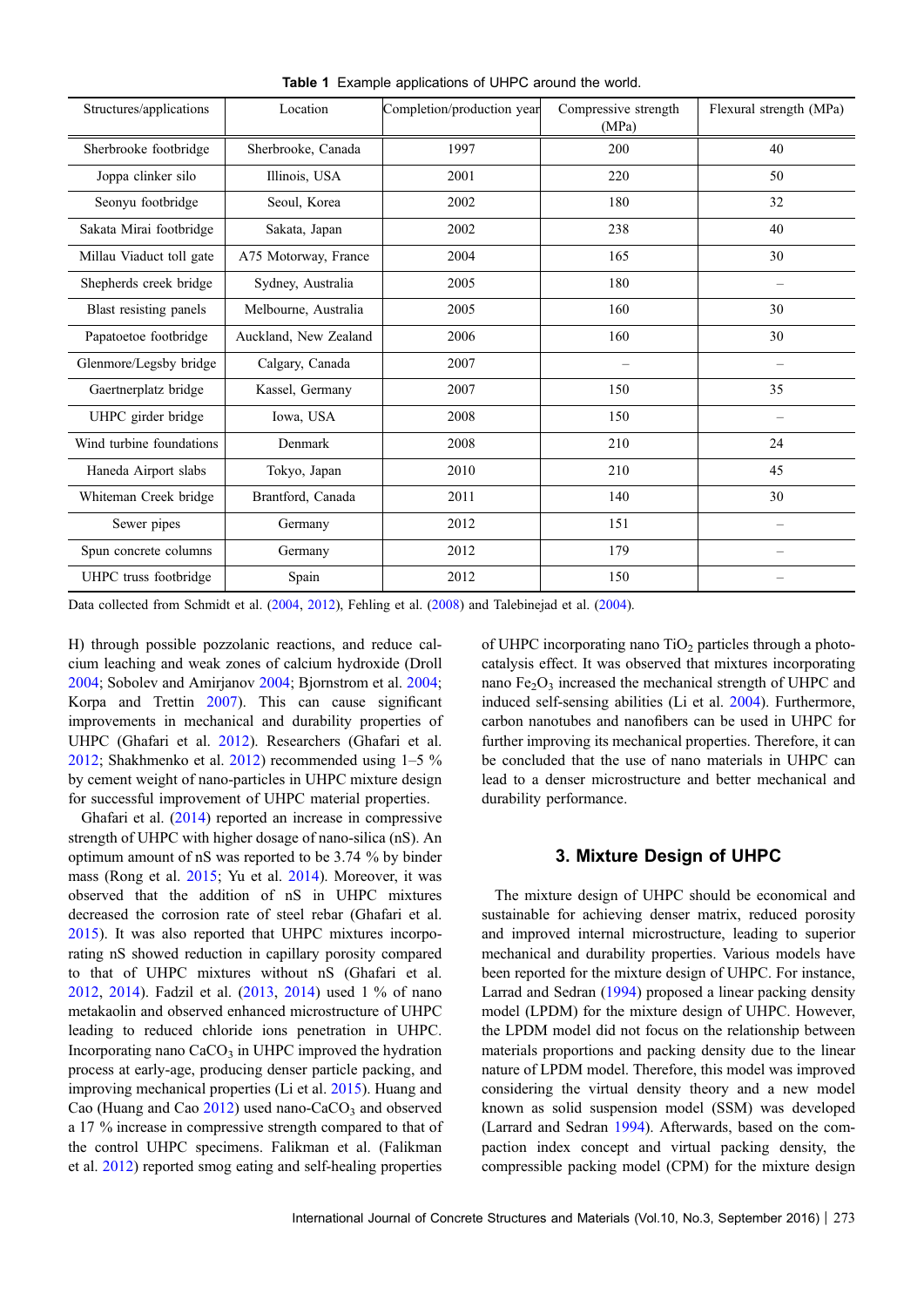#### Table 2 Typical composition of UHPC.

<span id="page-3-0"></span>

| UHPC constituents | Range (% by weight) |
|-------------------|---------------------|
| Cement            | $27 - 40$           |
| Silica fume       | $6 - 12$            |
| Quartz powder     | $7 - 14$            |
| Sand              | $35 - 45$           |
| Superplasticizer  | $0.5 - 3$           |
| Water             | $4 - 10$            |
| Steel fiber       | $0 - 8$             |

Data collected from Schmidt et al. [\(2004](#page-22-0), [2012](#page-22-0)), Fehling et al. [\(2008](#page-19-0)) and Talebinejad et al. [\(2004\)](#page-23-0).

| References                 | w/b  | Superplasticizer     | Air content $(\% )$ |
|----------------------------|------|----------------------|---------------------|
| Ingo et al. $(2004)$       | 0.25 |                      | 4.3                 |
| Maeder et al. $(2004)$     | 0.18 | 45 kg/m <sup>3</sup> | 3.5                 |
| Kamen et al. $(2009)$      | 0.13 | 46 kg/m <sup>3</sup> | 1.8                 |
| Pierard and Cauberg (2009) | 0.17 | $20 \text{ kg/m}^3$  | 1.0                 |
| Pierard et al. (2012)      | 0.11 | 15 $\text{kg/m}^3$   | 2.5                 |
| Magureanu et al. (2012)    | 0.13 | 52 kg/m <sup>3</sup> | 4.6                 |

Table 3 Effect of w/b and superplasticizer on air content of UHPC.

of UHPC was proposed (Larrard and Sedran [2002](#page-20-0)). Yu et al. [\(2014](#page-24-0)) optimized the mixture ingredients of UHPC using a modified Andreasen and Andersen model with various distribution modules.

Geisenhansluke and Schmidt [\(2004](#page-19-0)) designed a locally produced UHPC mixture based on particle shape, size and density. Moreover, it was reported that the cement content can be lessened by utilizing multi-grained fine particles. An ecological UHPC mixture was developed by Fennis et al. [\(2009](#page-19-0)) based on particle packing technology, which reduced the cement content by 50 %. A robust mixture design of UHPC was proposed by Lohas and Ramge (Lohaus and Ramge [2008](#page-21-0)) based on superplasticizer for achieving desired workability of the paste depending on the water-to-powder ratio. Wille et al. (Wille et al. [2011](#page-23-0)) developed UHPC using local materials without any special type of mixer and heat treatment based on spread flow properties. Using a modified Andreasen and Andersen particle packing model, a densely compacted UHPC was developed with a cement content lower than  $675 \text{ kg/m}^3$  (Yu et al. [2014\)](#page-24-0).

Furthermore, statistical models were also proposed for the mixture design of UHPC. For example, adaptive neuro fuzzy interface system (ANFIS) was used for proportioning the mixture ingredients of UHPC (Taghaddos et al. [2004](#page-23-0)). A response surface methodology (RSM) was adopted by Ghafari et al. ([2014\)](#page-19-0) for predicting the maximum flexural strength of self-compacting steel fiber-reinforced UHPC with varying steel fiber contents. In another study, Ghafari et al. [\(2015](#page-19-0)) used a statistical mixture design (SMD) model for optimizing the mixture design of UHPC. The effect of individual ingredients and their interactions were studied for predicting the compressive strength of UHPC using minimum cement content (Ghafari et al. [2015\)](#page-19-0). Moreover, artificial neural network (ANN) models were developed for predicting the performance of UHPC under different curing conditions (Ghafari et al. [2012,](#page-19-0) [2015](#page-19-0)). It was found that the polynomial regression model was suitable for predicting the desired properties of UHPC mixtures (Ghafari et al. [2014](#page-19-0), [2015\)](#page-19-0). The optimum amount of cement and silica fume was 24 and 9 % by volume of concrete respectively, based on ANN models analysis (Ghafari et al. [2015](#page-19-0)). Ghafari et al. ([2012,](#page-19-0) [2015](#page-19-0)) concluded that the ANN model was more efficient compared to the SMD approach for the characterization of UHPC material properties. Van and Ludwig [\(2012\)](#page-23-0) designed UHPC mixtures using the D-optimal design technique and reported a good correlation with experimental results.

## 4. Fresh Properties of UHPC

#### 4.1 Air Content

The reported air content in UHPC mixtures ranged from 0.3 to 5.4 % by mixture volume depending on the mixture design (Wille et al. [2011\)](#page-23-0). Higher w/b and SP dosage tend to increase the air content in UHPC mixtures (Table 3). Furthermore, the total air content is highly dependent on the type of mixer used (Ingo et al. [2004\)](#page-20-0). For instance, laboratory mixers with higher mixing speed lead to sticky consistency of the paste, consequently increasing the air content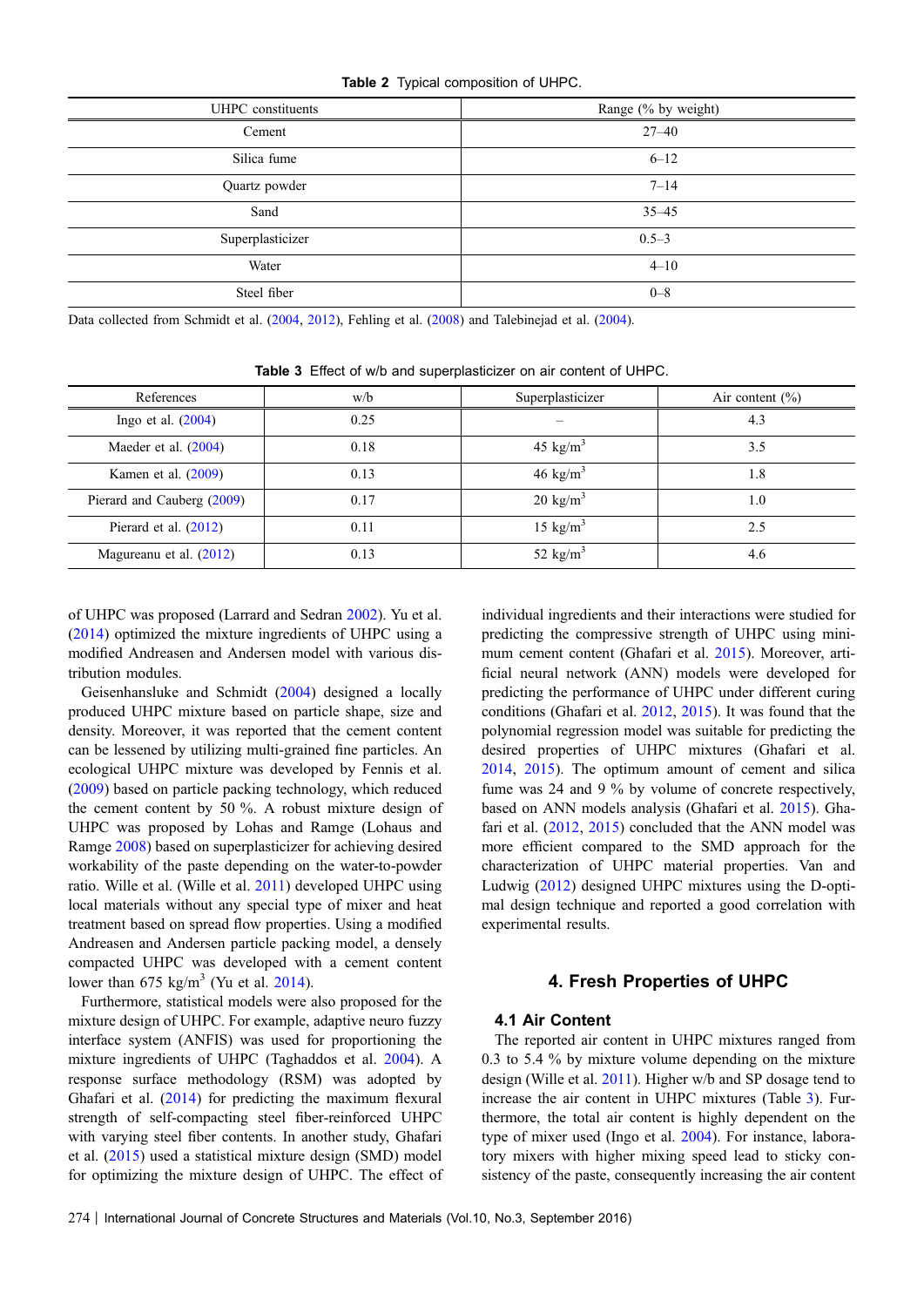Table 4 Conversion factors for various type and size of UHPC specimens for compressive strength.

| References                | Specimen type and size                      | Conversion factor |
|---------------------------|---------------------------------------------|-------------------|
| Skazlic et al. (2008)     | Cylinder, $(70 \times 140/100 \times 200)$  | $1.05 - 1.15$     |
|                           | Cylinder, $(150 \times 300/100 \times 200)$ | $0.85 - 0.95$     |
| Graybeal and Davis (2008) | Cylinder 76/cube 100                        | 1.00              |
|                           | Cylinder 76/cube 71                         | 0.94              |
|                           | Cylinder 76/cube 51                         | 0.96              |
|                           | Cylinder 76/cylinder 102                    | 1.01              |
| Kazemi and Lubell (2012)  | Cube, $(50/100)$                            | 1.09              |
|                           | Cube 50/cylinder 100                        | 1.14              |
|                           | Cube 50/cylinder 50                         | 1.09              |

(typically 4.3 %). On the other hand, ring type mixers for instance in precast plants apply high shear forces, leading to relatively lower air content (approximately 3.2 %) for the same mixture composition and proportions (Ingo et al. [2004\)](#page-20-0). It was reported that an air content in UHPC of below 1 % can be achieved using a vacuum accessory with pressure of 50 mbar (Ingo et al. [2004](#page-20-0)). Also, the concrete placement method significantly affects the air content. For instance, concrete placement into formwork using spiral pump reduced the air content from 2.9 to 1.3 % (Ingo et al. [2004\)](#page-20-0). Furthermore, the delayed addition of SP decreased the viscosity of the UHPC mixture and consequently reduced the air content from 2.5 to 1 % (Tue et al. [2008](#page-23-0)). A threshold value of 2 % air content by mixture volume was considered adequate for improved spread flow and enhanced properties of UHPC mixtures (Wille et al. [2011\)](#page-23-0).

#### 4.2 Setting Time

According to Habel et al. [\(2006\)](#page-20-0), the setting time of UHPC is defined as "the time when the mixture attains a stiffness of 1000 MPa (145 ksi) and autogenous shrinkage initiates''. In another study, Graybeal ([2006\)](#page-19-0) defined the initial setting time as "a penetration resistance of 3.45 MPa (0.5 ksi) at 15 h after casting'' and the final setting time as ''a penetration resistance of 27.60 MPa (4 ksi) at about 18–20 h after casting'' based on AASHTO T197 ([2000\)](#page-18-0). Generally, the reported setting time of UHPC ranged from 6 to 12 h depending on the mixture design (Richard and Cheyrezy [1995;](#page-22-0) Yoo et al. [2013;](#page-24-0) Kazemi and Lubell [2012\)](#page-20-0). However, some studies (Brown [2006](#page-18-0); Graybeal [2007](#page-19-0); Habel [2004](#page-20-0); Morin et al. [2001\)](#page-21-0) showed that the setting time for UHPC can be delayed for up to 30–40 h due to the set retarding effect of high SP dosage. Furthermore, it was observed that surface covering of freshly mixed UHPC delayed its setting time (Yoo et al. [2013\)](#page-24-0).

#### 4.3 Workability

The handling of UHPC during casting is a major problem due to its low w/b and reduced workability. The workability of UHPC is also affected by the addition of steel fibers. Studies showed that UHPC mixtures incorporating fibers with smaller aspect ratio are more workable even at higher fiber dosage compared to that of mixtures with fibers having larger aspect ratio. For instance, 6 mm (0.25 in) long and 0.15 mm (0.006 in) diameter steel fibers can be used up to 10 % by mixture volume, while 12 mm (0.5 in) long and 0.15 mm (0.006 in) diameter fibers can be used up to 3 % by mixture volume without affecting the mixture workability (Wille et al. [2011;](#page-23-0) Rossi [2005\)](#page-22-0). Wille et al. ([2011\)](#page-23-0) recommended adopting 200–350 mm (8–14 in) limit for the flow diameter spread according to ASTM C230 [\(1998](#page-18-0)) for dense UHPC without fibers. Furthermore, the spread flow can be increased by utilizing ultra-fine or nano-particle materials. For example, a 16 % increase in spread flow was observed with the addition of 1 % by cement weight of nano-silica (Shakhmenko et al. [2012](#page-22-0)).

#### 5. Mechanical Properties

# 5.1 Compressive Strength

## 5.1.1 Effect of Specimen Size and Shape

It was found that the specimen size has a significant influence on the measured compressive strength of UHPC. For instance, Skazlic et al. ([2008\)](#page-22-0) observed 21 % increase in cylinder compressive strength for a specimen size of  $70 \times 140$  mm  $(2.75 \times 5.50$  in) compared to that of  $100 \times 200$  mm (3.94  $\times$  7.87 in). This is likely due to the higher probability of encountering larger size flaws in larger specimens (Graybeal [2006;](#page-19-0) Ahlborn et al. [2008](#page-18-0)). Moreover, it was observed that cube specimens exhibited higher strength compared to that of cylindrical specimens due to the wellknown confinement effect of the testing machine platens (Kazemi and Lubell [2012;](#page-20-0) Graybeal and Davis [2008\)](#page-19-0). Table 4 shows proposed conversion factors for various UHPC specimen types and sizes. Using 70 mm (2.75 in) cube specimens was recommended considering the machine capacity and cylinder end grinding concerns (Graybeal and Davis [2008](#page-19-0)).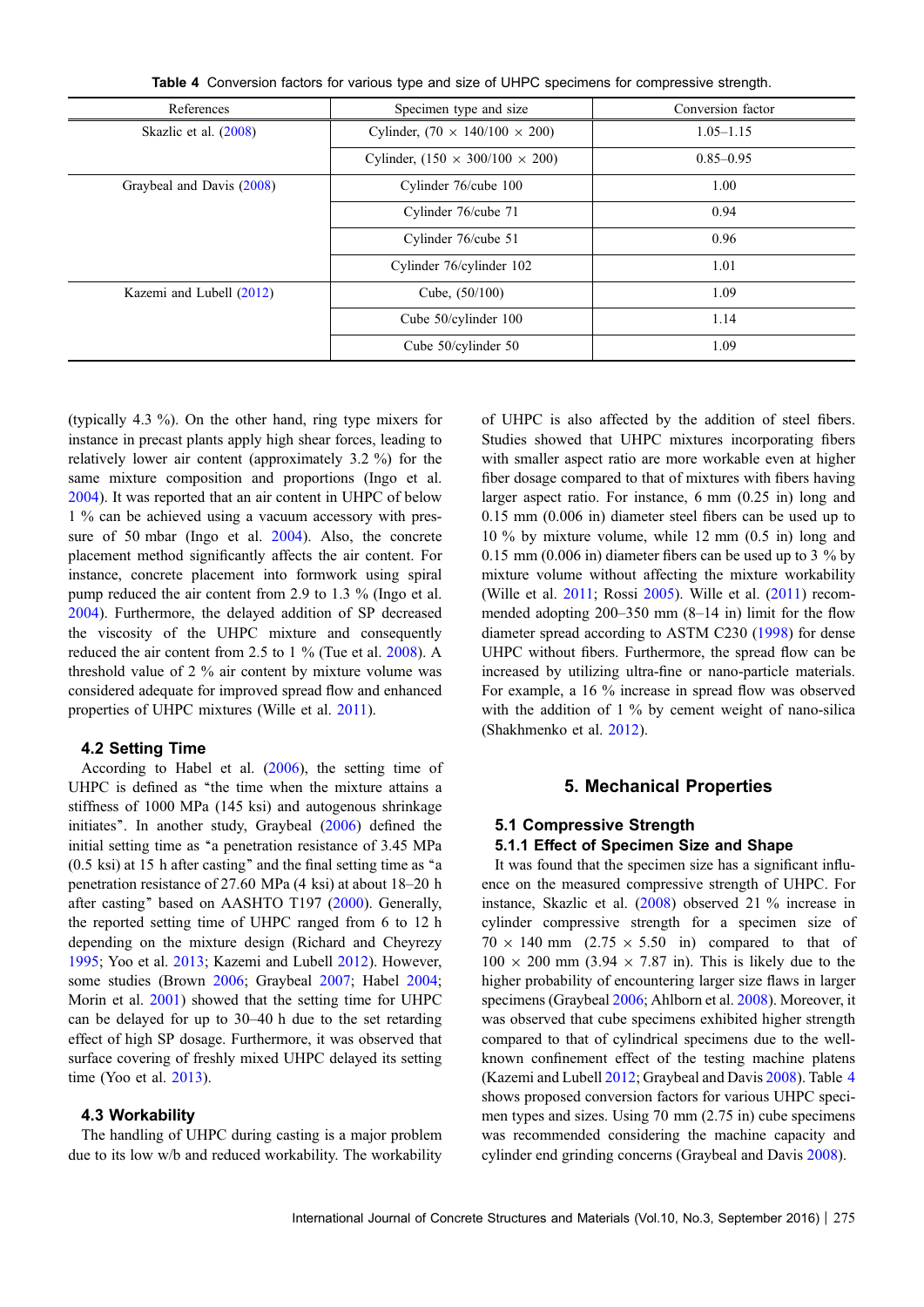|  |  |  |  |  |  |  | Table 5 Effect of pressure application on UHPC compressive strength. |  |
|--|--|--|--|--|--|--|----------------------------------------------------------------------|--|
|--|--|--|--|--|--|--|----------------------------------------------------------------------|--|

| References                  | Heat treatment $(^{\circ}C)$ | Pressure application (MPa) | Compressive strength (MPa) |
|-----------------------------|------------------------------|----------------------------|----------------------------|
| Roy et al. (1972)           | 250                          | 50                         | 510                        |
| Richard and Cheyrezy (1995) | 400                          | 50                         | 800                        |
| Roux et al. (1996)          | 20                           | 60                         | 230                        |
| Shaheen and shrive $(2006)$ | 300                          | 26                         | 280                        |

#### 5.1.2 Effect of Pre-treatment

The rate of hydration in UHPC mixtures can be increased through proper heat treatment. The application of thermal treatment advances pozzolanic reactions, leading to formation of additional calcium silicate hydrates (C–S–H) (Heinz and Ludwig [2004;](#page-20-0) Muller et al. [2008\)](#page-21-0). These C–S–H phases fill small pores, leading to denser microstructure and con-sequently higher mechanical properties (Graybeal [2006](#page-19-0); Muller et al. [2008;](#page-21-0) Collepardi et al. [1997;](#page-19-0) Cwirzen [2007](#page-19-0); Lee and Chisholm [2005\)](#page-20-0). The rate of cement hydration reactions increases at higher heat treatment temperature. For example, hydration products formation increased from 10 to 55 % at 8 h when the temperature was raised from 90 to 250 °C (194–482 °F) (Zanni et al. [1996](#page-24-0)). Generally, the heat treatment typically applied for UHPC specimens is from 90 to 400 °C (194–752 °F) for 2–6 days (Graybeal  $2006$ ; Heinz and Ludwig [2004;](#page-20-0) Richard and Cheyrezy [1994](#page-22-0); Teichmann and Schmidt [2004](#page-23-0)). A 40 % average increase in compressive strength was observed for 90  $^{\circ}$ C (194  $^{\circ}$ F) heat treatment compared to that of untreated control specimens (Soutsos et al. [2005;](#page-23-0) Xing et al. [2006;](#page-23-0) Bonneau et al. [1997](#page-18-0)). The time of starting the thermal treatment had an insignificant effect on the UHPC compressive strength (Ahlborn et al. [2008](#page-18-0)). For instance, only 4 % difference in compressive strength was observed for UHPC specimens thermally cured for 2 days right after demolding, compared to when the thermal treatment was applied after 10 days from demolding (Ahlborn et al. [2008](#page-18-0)). This should allow the pre-caster in fabricating various elements at different timelines and curing them together, leading to energy savings. Furthermore, during the setting of UHPC, the application of a confining pressure contributes towards increased compactness and denser microstructure, thus leading to higher strength and durability properties (Table 5). This can be attributed to the removal of entrapped air voids and free water (Richard and Cheyrezy [1995](#page-22-0); Cwirzen et al. [2008](#page-19-0)).

#### 5.1.3 Effect of Steel Fibers

It was observed that the addition of steel fibers changes the failure mode of UHPC specimens from complete damage or sudden explosion to a somewhat ductile behavior where specimens can remain intact without chipping and spalling (El-Dieb [2009\)](#page-19-0). Various researchers (Reda et al. [1999](#page-22-0); Schmidt et al. [2003\)](#page-22-0) reported that the UHPC compressive strength was not influenced by the addition of high dosages of steel fibers. Increased concentration of steel fibers can create fiber bundling, thus leading to weak spots, which can reduce the efficiency of fibers, hence decreasing compressive strength. A slight increase in compressive strength due to fiber addition can be observed if proper thermal treatment is applied (Soutsos et al. [2005](#page-23-0); Jun et al. [2008;](#page-20-0) Bonneau et al. [1997](#page-18-0); Herold and Muller [2004](#page-20-0)). This mainly depends on the type of fibers and their dosage (Soutsos et al. [2005;](#page-23-0) Bonneau et al. [1997](#page-18-0); Herold and Muller [2004](#page-20-0)). For example, approximately 30 % increase in compressive strength was observed with the addition of 2.5 % by mixture volume of steel fibers when specimens were subjected to thermal treatment (Soutsos et al. [2005](#page-23-0); Graybeal [2006;](#page-19-0) Lee and Chisholm [2005;](#page-20-0) Bonneau et al. [1997](#page-18-0)). This increase in UHPC compressive strength was attributed to the enhanced tolerance of lateral strains owing to steel fiber addition (Kazemi and Lubell [2012;](#page-20-0) Hassan et al. [2012](#page-20-0); Orgass and Klug [2004;](#page-21-0) Magureanu et al. [2012;](#page-21-0) Ye et al. [2012](#page-24-0)). Furthermore, it was reported that the addition of fibers resulted in less entrapped air, leading to improved density and hence higher compressive strength (Abbas et al. [2015\)](#page-18-0).

#### 5.1.4 Effect of Casting Direction

No significant effect of the casting direction was observed on the compressive strength of UHPC. For instance, Stiel et al. [\(2004](#page-23-0)) reported a compressive strength difference of less than 2 % for UHPC cube specimens when loaded perpendicular and parallel to the casting direction.

#### 5.1.5 Effect of Loading Rate

Due to its high compressive strength, more time is required to break UHPC specimens at low loading rate. For instance, a  $150 \times 300$  mm (6  $\times$  12 in) UHPC cylinder broke after 13 min when a 0.24 MPa/s (35 psi/s) loading rate was applied. Therefore, higher loading rate up to 1.0 MPa/s (150 psi/s) can be applied without significantly affecting the strength properties of UHPC in order to reduce the failure time (Kazemi and Lubell [2012;](#page-20-0) Graybeal et al. [2003](#page-19-0)). According to AFGC-SETRA [\(2002](#page-18-0)) guidelines, a loading rate ranging between 0.24 and 1.7 MPa/s (35–250 psi/s) affected the UHPC compressive strength by less than  $4\%$ .

#### 5.2 Elastic Modulus

The compressive stress–strain curve of UHPC typically shows a linear elastic portion up to 80–90 % of the maximum stress value (Graybeal [2007;](#page-19-0) Cheyrezy [1999\)](#page-18-0). It was observed that the addition of fibers in UHPC did not significantly influence its elastic modulus. For example, only 7 % increase in the elastic modulus was observed with the addition of 2 % by mixture volume of steel fibers compared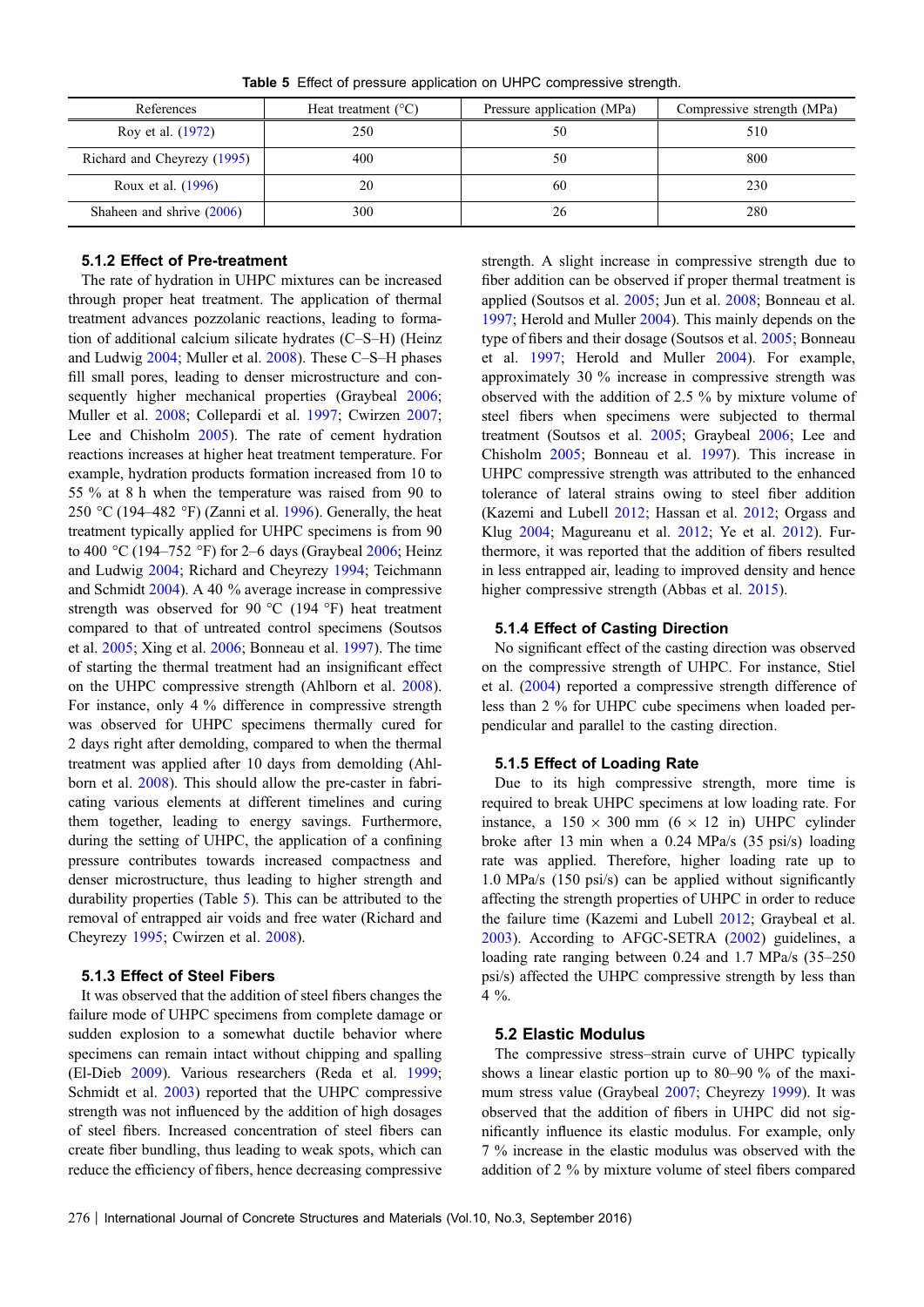Table 6 Relationship between elastic modulus and compressive strength of UHPC.

<span id="page-6-0"></span>

| References               | Models                                |
|--------------------------|---------------------------------------|
| ACI 363R-92 (HPC) (1997) | $E = 3300 \cdot \sqrt{f'_c} + 6.9$    |
| Ma and Schneider (2002)  | $E = 16,364 \cdot \ln(f'_c) - 34,828$ |
| Sritharan et al. (2003)  | $E = 4150 \cdot \sqrt{f'_c}$          |
| Ma et al. (2004)         | $E = 19,000 \cdot \sqrt[3]{f'_c/10}$  |
| Graybeal (2007)          | $E = 3840 \cdot \sqrt{f_c}$           |

to that of control UHPC without fibers (Bonneau et al. [1996\)](#page-18-0). Furthermore, the elastic modulus of UHPC is a function of heat treatment (Graybeal [2006](#page-19-0); Graybeal [2007](#page-19-0); Richard and Cheyrezy [1994](#page-22-0)). For instance, the modulus increased from 57 to 70 GPa when specimens were subjected to a high temperature of 250  $\rm{^{\circ}C}$  (482  $\rm{^{\circ}F}$ ) for 2 days (Richard and Cheyrezy[1994\)](#page-22-0). Various models that relate the elastic modulus and compressive strength of UHPC are shown in Table 6.

## 5.3 Flexural Strength

UHPC exhibits high flexural strength properties due to its dense particle packing and steel fiber addition (Graybeal et al. [2003;](#page-19-0) Kim et al. [2008](#page-20-0)). Researchers (Cheyrezy et al. [1998;](#page-18-0) Perry and Zakariasen [2004\)](#page-21-0) reported flexural strength values of up to 48 MPa (7.0 ksi) for UHPC depending on its mixture design and curing regime.

## 5.3.1 Effect of Sample Preparation Technique and Concrete Pouring Direction

No significant effect of the casting direction on the initial stiffness of UHPC beams subjected to bending was observed (Steil et al. [2004\)](#page-23-0). However, it was reported that vertically cast beam specimens showed almost five times lower flexural strength compared to horizontally cast beam specimens (Steil et al. [2004](#page-23-0)). This was attributed to the difference in fiber orientation. Fibers were oriented perpendicular and parallel to the crack surface for horizontally and vertically cast beams, respectively. It was also observed that the failure surface was smoother for vertically cast beams, whereas horizontally cast beams showed rougher and wrinkled failure surfaces (Steil et al. [2004\)](#page-23-0).

Moreover, the flexural strength of UHPC was also dependent on the pouring method of concrete into molds (Table 7). For instance, the pouring of concrete from one end of the mold only showed an increased flexural strength by 56 % compared to that of the same concrete poured at different locations into the mold (Lappa et al. [2004](#page-20-0)). This was attributed to the strong fiber orientation (higher number of fibers crossing at particular sections) parallel to the flow direction (Lappa et al. [2004;](#page-20-0) Pansuk et al. [2008\)](#page-21-0). Furthermore, Wille and Parra-Montesinos ([2012\)](#page-23-0) observed that beam specimens cast only at their middle point exhibited lower peak strength compared to that of similar specimens cast in layers with higher chute speed (0.50 m/s (20 in/s)). A funnel like pattern was observed for beams cast only at the

| References            |                          | Steel fiber                                 | Curing conditions                       | Casting direction/                              | Flexural strength |
|-----------------------|--------------------------|---------------------------------------------|-----------------------------------------|-------------------------------------------------|-------------------|
|                       | $L/D$ (mm/mm)            | $(\%)$                                      |                                         | pouring method                                  | (MPa)             |
| Steil et al. (2004)   | $6/- + 13/-$             | $5 + 1$                                     | 90 $\degree$ C in water tank for        | Horizontal                                      | 49.6              |
|                       |                          |                                             | 7 days                                  | Vertical                                        | 11.7              |
| Lappa et al. $(2004)$ | 20/0.3                   | 2.5<br>Fog room at 99 % RH<br>until 28 days |                                         | Concrete pouring at<br>one end only             | 29.8              |
|                       |                          |                                             |                                         | Concrete pouring at<br>different locations      | 19.1              |
| Kim et al. (2008)     | $15/-$<br>$\overline{2}$ |                                             |                                         | Longitudinal (parallel<br>to flexural tension)  | 72.0              |
|                       |                          |                                             |                                         | Vertical (perpendicular<br>to flexural tension) | 42.0              |
| Yang et al. $(2010)$  | 13/0.2                   | $\overline{2}$                              | 90 °C for 3 days and                    | End casting of beams                            | 62.6              |
|                       |                          |                                             | 20 $\degree$ C wet curing<br>thereafter | Middle casting of<br>beams                      | 54.0              |
| Wille and Parra-      | 1.50<br>13/0.2           |                                             | Stored in water at                      | Middle casting                                  | 15.8              |
| Montesinos (2012)     |                          |                                             | 20 °C                                   | Layer casting                                   | 21.8              |

Table 7 Effect of casting method on flexural capacity of UHPC.

*L/D* length (mm)/diameter (mm).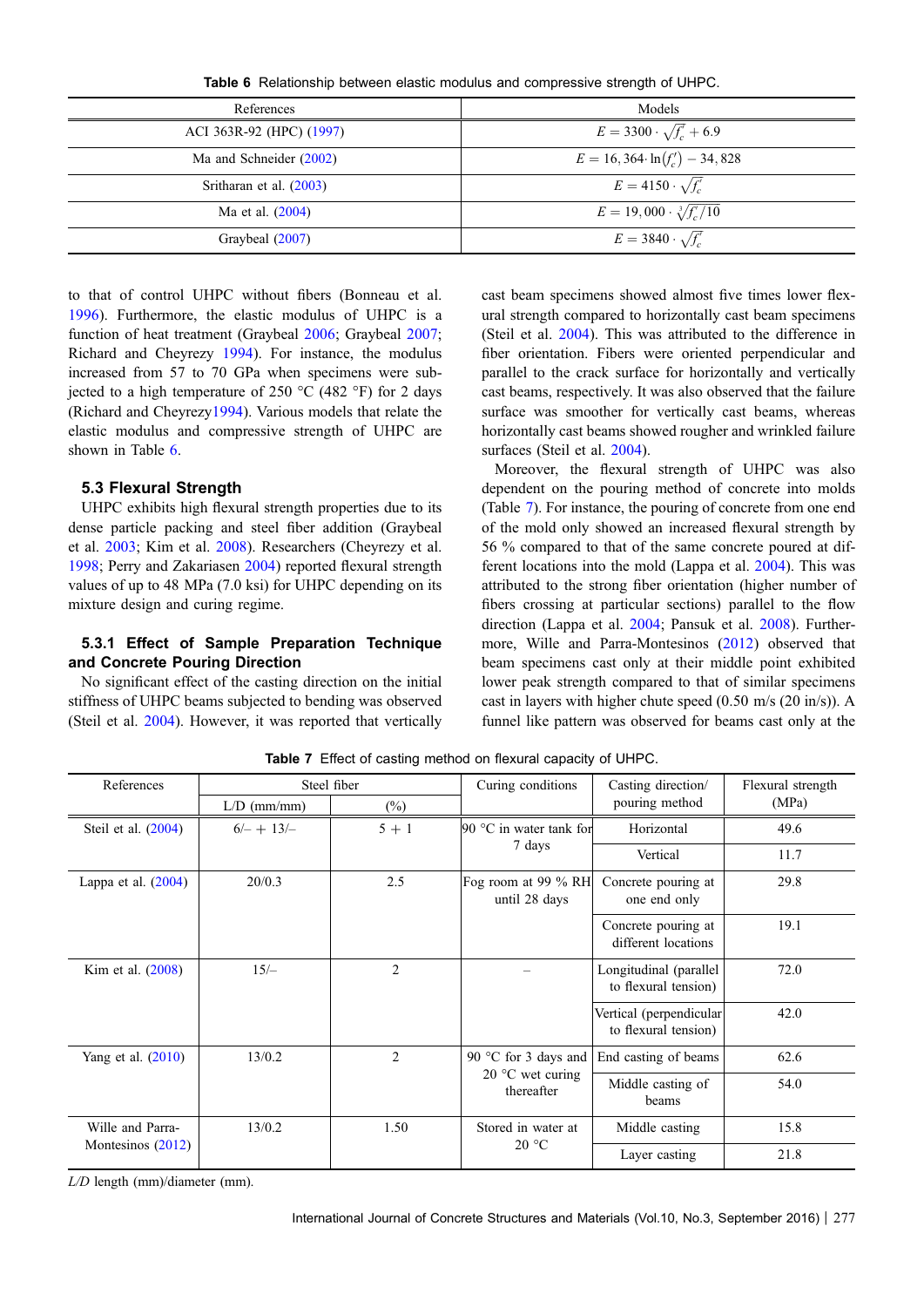middle point, leading to arranging the fibers along the funnel. However, the beams cast in layers with higher chute speed (0.50 m/s (20 in/s)) formed strong thin layers and desired fiber alignment along the beam axis, thus achieving increased flexural strength (Wille and Parra-Montesinos [2012\)](#page-23-0). On the other hand, beams cast with lower chute speed  $(0.13 \text{ m/s } (5 \text{ in/s}))$  exhibited lower flexural strength compared to that of specimens cast at their middle only. This was attributed to the fact that the slow movement of chute formed thick layers of snake like pattern, leading to vertical orientations of fibers, consequently reducing the flexural strength (Wille and Parra-Montesinos [2012](#page-23-0)). It was observed that the concrete pouring location is also an important factor in achieving higher flexural strength (Table [7\)](#page-6-0). For example, beams cast from the mold end exhibited 16 % higher flexural strength compared to that of beams cast at the middle of the mold (Yang et al. [2010\)](#page-23-0). This was ascribed to better flow properties of beams cast from the mold end, leading to improved fiber orientation and hence increased flexural strength (Yang et al. [2010](#page-23-0)).

#### 5.3.2 Effect of Fibers

It was observed that fibers significantly affect the UHPC flexural properties (Kazemi and Lubell [2012](#page-20-0); Magureanu et al. [2012](#page-21-0)). The flexural strength of UHPC increased linearly with increased fiber dosage (Kang et al. [2010\)](#page-20-0) (Table [8](#page-8-0)). An increase in flexural strength by 144 % was observed with 2.5 % by mixture volume of steel fibers addition compared to that of control beams without fibers (Magureanu et al. [2012\)](#page-21-0). The main role of fibers is to prevent the intergrowth of micro-cracks by absorbing tensile stresses, and consequently macro-cracks are prevented (Orgass and Klug [2004](#page-21-0)). Moreover, beam specimens incorporating fibers showed multiple cracks and exhibited steadier drop in load carrying capacity rather than a sudden drop in load after formation of the first crack (Kazemi and Lubell [2012](#page-20-0)). The failure was characterized by a single vertical macro-crack with multiple micro-cracks for UHPC incorporating steel fibers (Orgass and Klug [2004\)](#page-21-0).

Furthermore, it was observed that the flexural capacity of UHPC was also dependent on the aspect ratio of fibers. For instance, UHPC mixtures incorporating higher aspect ratio fibers had increased flexural capacity compared to that of those with lower aspect ratio fibers. This was attributed to the fact that mixtures incorporating small diameter fibers (higher aspect ratio) have increased number of fibers per unit volume of concrete, leading to more fibers bridging cracks, and hence increased flexural capacity (Ye et al. [2012\)](#page-24-0). Furthermore, a hybrid mixture of steel and polyvinyl alcohol (PVA) fibers significantly improved the flexural behavior of UHPC compared to their individual addition (Bornemann and Faber [2004\)](#page-18-0). It was also observed that alkali resistant (AR) glass fibers improved the peak load carrying capacity by increasing the energy required for the development of micro-cracks. However, a reduction in ductility using ARglass fibers was observed compared to that for steel fibers (Lohaus and Anders [2004](#page-21-0)).

#### 5.3.3 Effect of Specimen Size

The flexural strength of UHPC decreased as the specimen size increased (Table [8](#page-8-0)). For instance, a specimen size of  $700 \times 150 \times 150$  mm (27.50  $\times$  5.90  $\times$  5.90 in) showed a 33 % decrease in flexural strength compared to that of a similar specimen with a size of  $160 \times 40 \times 40$  mm  $(6.30 \times 1.57 \times 1.57 \text{ in})$  (Bornemann and Faber [2004](#page-18-0)). This was ascribed to the higher wall effect of fibers in smaller specimens (Kazemi and Lubell [2012;](#page-20-0) Magureanu et al. [2012;](#page-21-0) Wille and Parra-Montesinos [2012;](#page-23-0) Kooiman [2000](#page-20-0)). It was observed that the fiber orientation near the mold surfaces had two dimensional (2-D) patterns which changed to three dimensional (3-D) patterns away from the mold surfaces (Reineck and Greiner [2004\)](#page-22-0). The 3-D fiber orientation is not favorable for higher flexural strength due to smaller equivalent fiber contents in the direction of flexural stresses. The smaller specimens have more tendency to form favorable 2-D patterns along the cross-section, leading to higher flexural strength (Kazemi and Lubell [2012;](#page-20-0) Reineck and Greiner [2004](#page-22-0)). It was also observed that the smaller beam specimens showed higher ductility compared to that of the larger specimens. This was attributed to the improved fiber orientation in the smaller specimens (Orgass and Klug [2004](#page-21-0)). Furthermore, it was reported that the average number of cracks and their spacing decreased as the specimen size decreased (Nguyen et al. [2013\)](#page-21-0). This was directly related to their increased flexural tensile strain capacity (Nguyen et al. [2013](#page-21-0)). AFGC-SETRA [\(2002](#page-18-0)) recommended a reduction factor of 9 % when the specimen height increases from 100 mm (3.97 in) to 150 mm (5.90 in).

### 5.3.4 Effect of End Supports

It was observed that UHPC beam specimens tested under high frictional support exhibited 30–60 % higher flexural capacity, depending on the fiber dosage, compared to that of similar beam specimens tested under low frictional support (Wille and Parra-Montesinos [2012](#page-23-0)). This was attributed to the increased internal moment due to the additional contribution of the horizontal reaction provided by the frictional force depending on the friction coefficient (Wille and Parra-Montesinos [2012\)](#page-23-0).

#### 5.4 Fiber and Rebar Pull-Out (Bond Strength)

UHPC exhibited high bond strength to rebar and fibers owing to its dense micro- and macro-structures (Chan and Chu [2004](#page-18-0); Holschemacher et al. [2004](#page-20-0)) (Table [9](#page-10-0)). The steel fibers pull-out behavior from UHPC is highly dependent on the fiber orientation and inclination with respect to the loading direction. A  $30^{\circ}$  inclination with the loading direction resulted in higher pull-out load due to a snubbing effect and concrete matrix spalling (Lee et al. [2010](#page-20-0)). Moreover, hooked end or twisted fibers exhibited improved bond strength compared to that of straight fibers due to improved mechanical anchorage (Wille et al. [2012](#page-23-0)). The age of test specimens had minimum effect on the rebar-UHPC initial bond stiffness (Holschemacher et al. [2004\)](#page-20-0). However, a significant effect of the specimen age was observed on the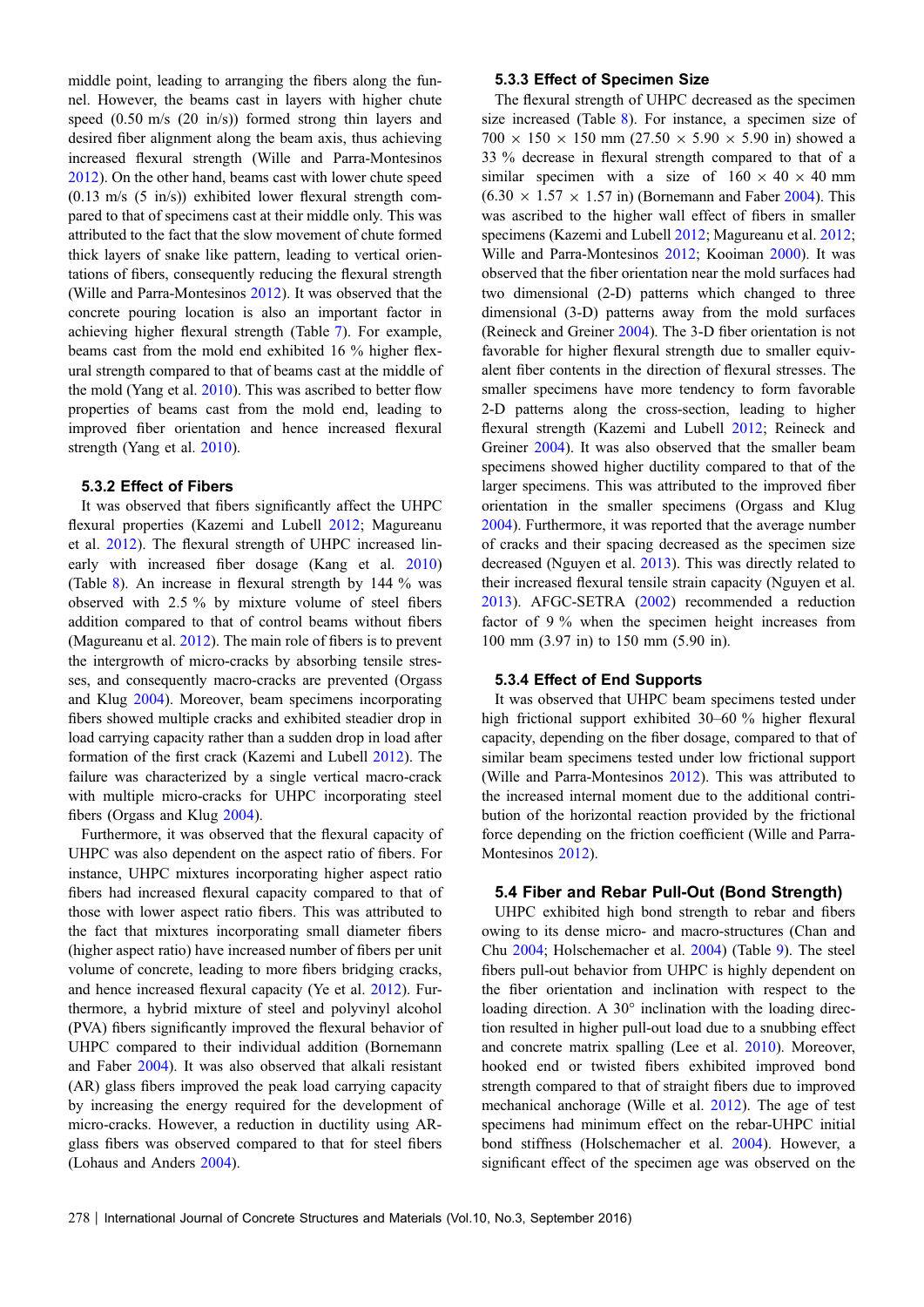<span id="page-8-0"></span>

| References                    | Fiber $(L/D)$ (mm/mm) | Fiber content $(\%)$ | Specimen size (mm)                  | Flexural strength (MPa) |
|-------------------------------|-----------------------|----------------------|-------------------------------------|-------------------------|
| Collepardi et al. (1997)      | 13/0.18               | 2.5                  | $150$ $\times$ $150$ $\times$ $600$ | 20.2                    |
|                               |                       |                      | $40$ $\times$ $40$ $\times$ $160$   | 48.3                    |
| Herold and Muller (2004)      | 8/0.17                | $0.0\,$              | $40 \times 40 \times 160$           | 21.1                    |
|                               |                       | 0.5                  |                                     | 25.3                    |
|                               |                       | 2.5                  |                                     | 34.1                    |
|                               |                       | 4.0                  |                                     | 46.2                    |
| Bornemann and Faber<br>(2004) | 9/0.15                | $2.0\,$              | $150$ $\times$ $150$ $\times$ $700$ | 22.0                    |
| Guvensoy et al. (2004)        | 6/0.15                | 5.0                  | $70$ $\times$ $70$ $\times$ $280$   | 30.3                    |
|                               |                       | 5.5                  |                                     | 49.2                    |
|                               |                       | 6.0                  |                                     | 54.4                    |
| Orgass and Klug (2004)        | 13/0.16               | $0.0\,$              | $150$ $\times$ $150$ $\times$ $700$ | 10.6                    |
|                               |                       | 1.0                  |                                     | 11.9                    |
|                               |                       | 2.0                  |                                     | 13.4                    |
|                               |                       | $0.0\,$              | $100$ $\times$ $100$ $\times$ $500$ | 9.8                     |
|                               |                       | $1.0\,$              |                                     | 11.2                    |
|                               |                       | 2.0                  |                                     | 14.7                    |
|                               |                       | 0.0                  | $40\,\times\,40\,\times\,160$       | 9.9                     |
|                               |                       | 1.0                  |                                     | 11.6                    |
|                               |                       | 2.0                  |                                     | 18.3                    |
| Soutsos et al. (2005)         | 12/0.16               | $0.0\,$              | $40$ $\times$ $40$ $\times$ $160$   | 18.4                    |
|                               |                       | 1.5                  |                                     | 37.3                    |
|                               |                       | 2.0                  |                                     | 40.3                    |
| Allena and Newtson (2010)     | $13/-$                | $0.0\,$              | $75$ $\times$ $100$ $\times$ $400$  | 10.9                    |
|                               |                       | 1.5                  |                                     | 18.3                    |
| Wille and Parra-Montesinos    | 13/0.20               | $1.5\,$              | $152$ $\times$ $152$ $\times$ $508$ | 14.8                    |
| (2012)                        |                       |                      | $102$ $\times$ $102$ $\times$ $406$ | 15.8                    |
| Magureanu et al. (2012)       | $25/0.40 + 6/0.17$    | $0.0\,$              | $40$ $\times$ $40$ $\times$ $160$   | 13.9                    |
|                               |                       | 2.5                  |                                     | 34.0                    |
|                               |                       | $0.0\,$              | $100$ $\times$ $100$ $\times$ $300$ | 9.4                     |
|                               |                       | 2.5                  |                                     | 23.0                    |
| Kazemi and Lubell (2012)      | 13/0.2                | 0.0                  | $50$ $\times$ $50$ $\times$ $150$   | 22.1                    |
|                               |                       | 2.0                  |                                     | 29.1                    |
|                               |                       | 4.0                  |                                     | 48.0                    |
|                               |                       | 0.0                  | $100$ $\times$ $100$ $\times$ $300$ | 15.0                    |
|                               |                       | 2.0                  |                                     | 23.1                    |
|                               |                       | 4.0                  |                                     | 38.4                    |

Table 8 Effect of steel fiber dosage and beam size on flexural capacity of UHPC.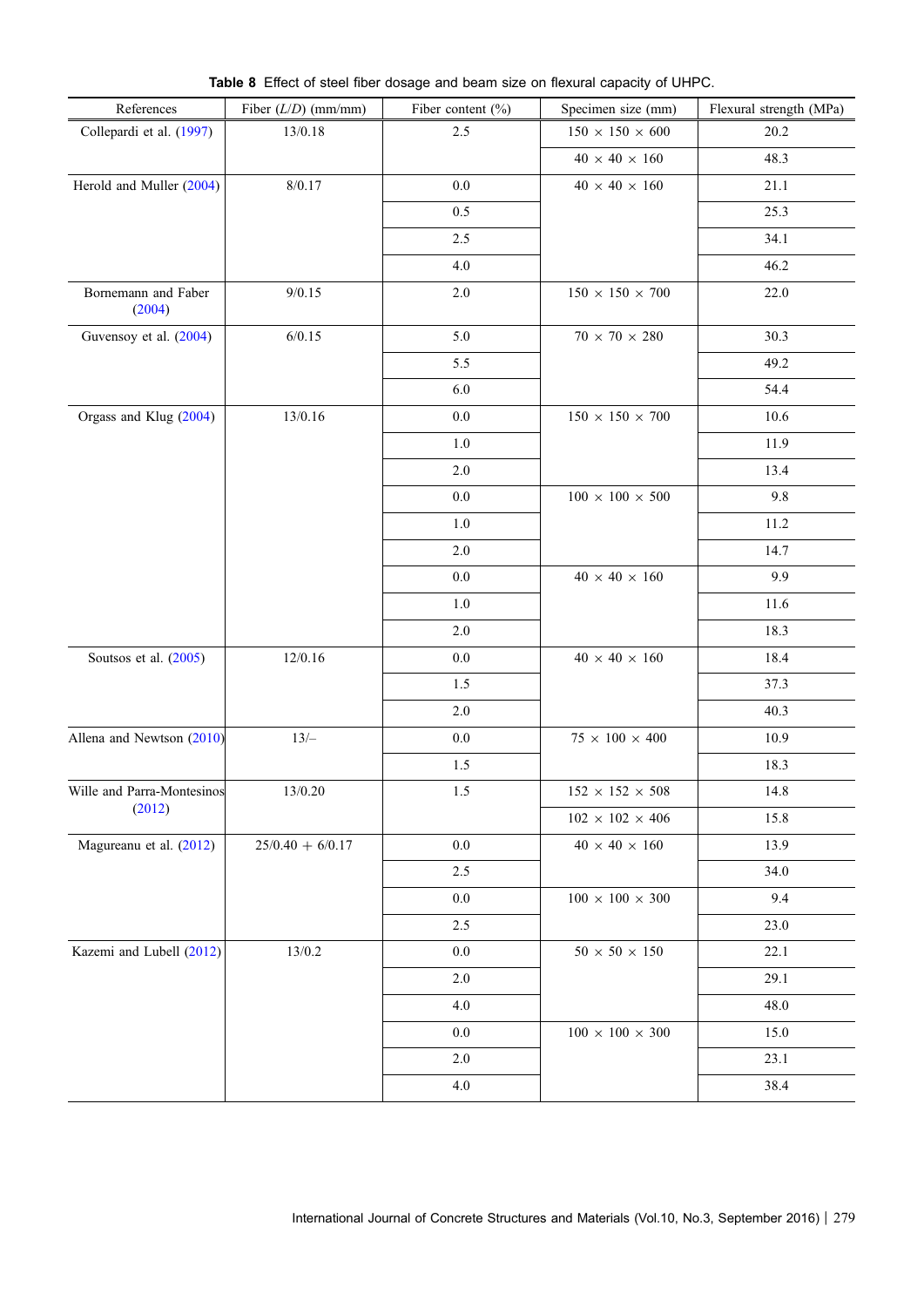| References             | Fiber $(L/D)$ (mm/mm)           | Fiber content $(\% )$ | Specimen size (mm)                | Flexural strength (MPa) |  |  |  |
|------------------------|---------------------------------|-----------------------|-----------------------------------|-------------------------|--|--|--|
| Kreiger et al. (2012)  | 14/0.18                         | 2.0                   | $51$ $\times$ $51$ $\times$ $229$ | 18.4                    |  |  |  |
|                        |                                 |                       | $51 \times 51 \times 343$         | 19.8                    |  |  |  |
|                        |                                 |                       | $51 \times 51 \times 457$         | 17.5                    |  |  |  |
|                        |                                 |                       | $51 \times 51 \times 699$         | 18.0                    |  |  |  |
|                        |                                 |                       | $76 \times 76 \times 343$         | 19.0                    |  |  |  |
| Shu-hua et al. (2012)  | 18/0.20                         | 0.0                   | $40 \times 40 \times 160$         | 26.9                    |  |  |  |
|                        |                                 | 1.0                   |                                   | 27.6                    |  |  |  |
|                        |                                 | 2.0                   |                                   | 29.2                    |  |  |  |
|                        |                                 | 0.0                   | $100 \times 100 \times 400$       | 17.7                    |  |  |  |
|                        |                                 | 1.0                   |                                   | 18.9                    |  |  |  |
|                        |                                 | 2.0                   |                                   | 20.0                    |  |  |  |
| Nguyen et al. $(2013)$ | $(30/0.3$ twisted) + $(13/0.2)$ | $1.0 + 0.5$           | $50 \times 50 \times 150$         | 29.6                    |  |  |  |
|                        | smooth)                         | $1.0 + 1.0$           |                                   | 38.9                    |  |  |  |
|                        |                                 | $1.0 + 0.5$           | $100 \times 100 \times 300$       | 23.9                    |  |  |  |
|                        |                                 | $1.0 + 1.0$           |                                   | 29.1                    |  |  |  |
|                        |                                 | $1.0 + 0.5$           | $150 \times 150 \times 450$       | 20.5                    |  |  |  |
|                        |                                 | $1.0 + 1.0$           |                                   | 26.9                    |  |  |  |

Table 8 continued

maximum bond stress depending on the UHPC mixture design and proportions (Holschemacher et al. [2004](#page-20-0)). The shape of the bond stress-slip curve is highly dependent on the loading rate. For instance, the smaller the loading rate (0.001 mm/s), the steeper was the ascending slope (higher bond stiffness) and curve flattening becomes steadier in the descending branch of the bond stress-slip curve. However, higher loading rate (i.e. 0.1 mm/s) yielded higher bond stress and corresponding displacement (Holschemacher et al. [2004\)](#page-20-0). Moreover, it was observed that the bond strength of rebar embedded in steel fiber-reinforced UHPC had less brittle pull-out failure and exhibited larger deformations compared to that of similar rebar embedded in UHPC without steel fibers (Maroliya [2012\)](#page-21-0).

#### 5.5 Reinforcement Cover

UHPC elements typically require smaller reinforcement cover due to the improved mechanical and durability properties. UHPC incorporating steel fibers exhibits higher tensile properties, thus preventing splitting cracks and concrete spalling (Holschemacher et al. [2004\)](#page-20-0). Furthermore, the decreased permeability due to the very low porosity of UHPC mitigates the intrusion of aggressive species (e.g. chloride ions) into the hardened matrix and the subsequent attack on the steel reinforcement even when the reinforcement cover is relatively thin. Smaller reinforcement covers in UHPC members further reduce the cross-sectional dimensions leading towards economical construction.

#### 5.6 UHPC Under Dynamic and Impact Loading

Very limited literature is available on the behavior of UHPC under dynamic effects such as earthquake or impact loading. Rebentrost and Wight ([2008\)](#page-22-0) reported that the application of UHPC reduced the earthquake design loads due to decreased overall structural weight, leading to more cost-effective construction. UHPC has also shown excellent performance against impact loading. Farnam et al. [\(2008](#page-19-0)) tested UHPC panels against an impact load of 8.5 kg and concluded that the member thickness, fiber type, fiber length and fiber dosage were important parameters responsible for impact resistance (Farnam et al. [2008\)](#page-19-0). UHPC has the ability to dissipate higher energy under impact loads than that of NSC due to its high strength and ductility properties (Bindiganavile et al. [2002](#page-18-0)). Sun and Jiao [\(2011\)](#page-23-0) reported 1.5 times increase in impact axial tensile strength of steel fiberreinforced UHPC specimens compared to that of NSC. Soe et al. [\(2013](#page-22-0)) studied the impact resistance of engineered cementitious composite (ECC) panels and observed higher impact resistance of hybrid fiber ECC compared to that of plain concrete.

Astarlioglu and Krauthammer [\(2014](#page-18-0)) studied the behavior of UHPC columns under blast loading using a single degree of freedom approach. UHPC columns exhibited around 30 % smaller displacement compared to that of control NSC columns. Moreover, UHPC can resist four times higher impulsive loadings before failure compared to that of NSC (Astarlioglu and Krauthammer [2014\)](#page-18-0). It was observed that shear is the governing behavior for UHPC under blast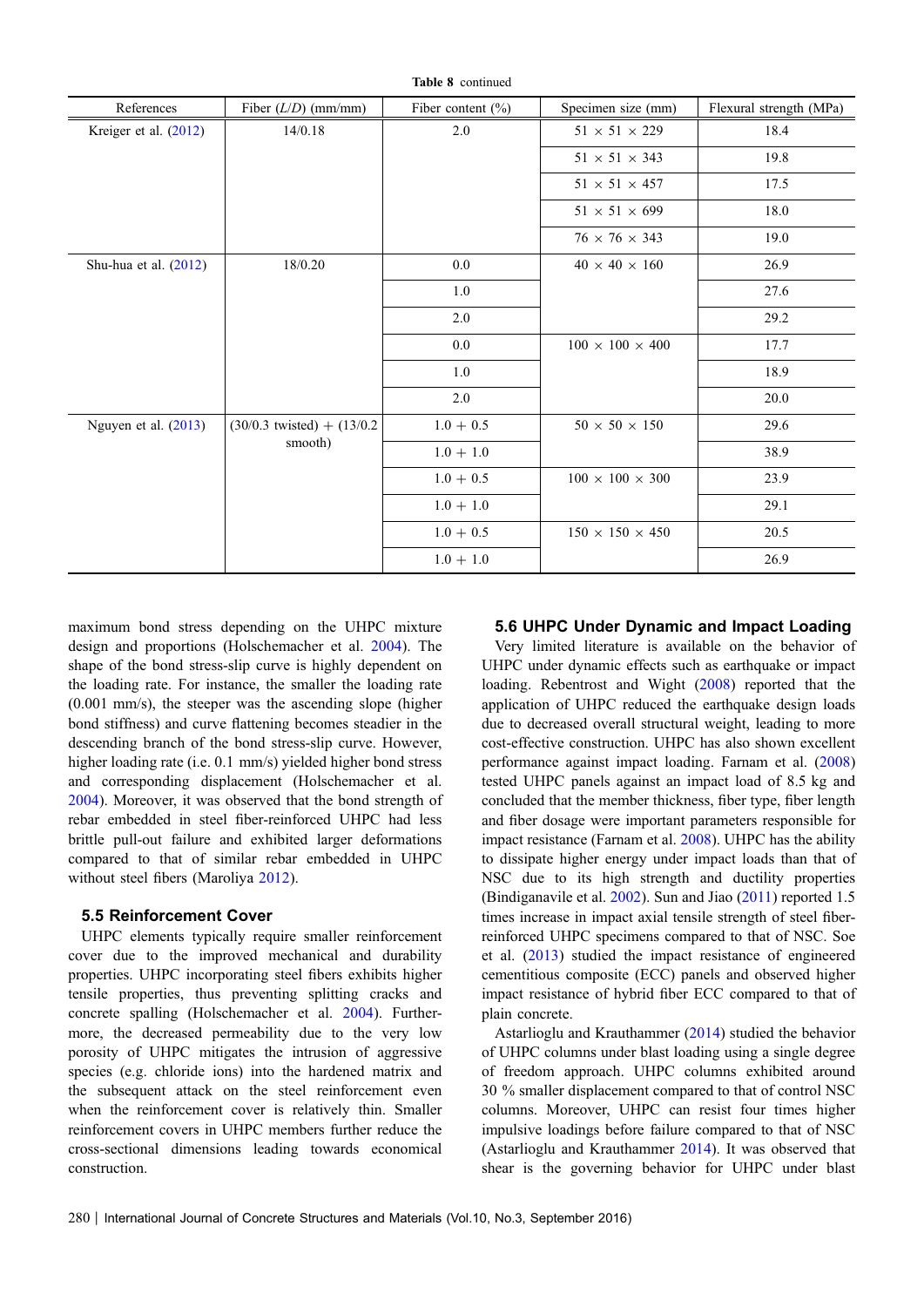<span id="page-10-0"></span>

| References                    | Reinforcement type                   | Diameter (mm)  | Embedded length<br>(mm)  | Curing regime                       | Bond strength (MPa) |
|-------------------------------|--------------------------------------|----------------|--------------------------|-------------------------------------|---------------------|
| <b>Behloul</b> (1996)         | 13 mm steel fiber                    | 0.15           |                          |                                     | 11.5                |
| Chan and Chu (2004)           |                                      | 0.16           | 10                       | 85 °C and 90 % RH<br>for 3 days     | 5.5                 |
| Lee et al. $(2010)$           | 13 mm steel fiber at $0^{\circ}$     | 0.20           | 6.5                      | Steam curing 90 °C for              | 6.8                 |
|                               | 13 mm steel fiber at<br>$15^{\circ}$ | 0.20           |                          | 2 days                              | 10.8                |
|                               | 13 mm steel fiber at<br>$30^\circ$   | 0.20           |                          |                                     | 12.7                |
| Wille and Naaman              | 13 mm steel fiber                    | 0.20           | 6.5                      | 20 °C (Laboratory                   | 10.4                |
| (2012)                        | 30 mm steel fiber<br>twisted         | 0.30           |                          | environment)                        | 46.9                |
|                               | 30 mm steel fiber<br>hooked          | 0.30           |                          |                                     | 42.2                |
| Park et al. (2014)            | 30 mm smooth steel<br>fiber          | 0.30           | 15                       | Water curing at 90 °C<br>for 3 days | 9.9                 |
|                               | 30 mm hooked steel<br>fiber          | 0.37           |                          |                                     | 11.7                |
|                               | 62 mm hooked steel<br>fiber          | 0.77           |                          |                                     | 11.4                |
|                               | 30 mm twisted steel<br>fiber         | 0.30           | 6                        |                                     | 32.0                |
| Collepardi et al. (1997)      | Deformed rebar                       | 20             | $\qquad \qquad -$        | Standard                            | 28.4                |
| Cheyrezy et al. (1998)        | Prestressing strand                  | 13             | $\overline{\phantom{0}}$ | Standard                            | 35.0                |
| Cheyrezy et al. (1998)        | Prestressing wire                    | 5              | $\qquad \qquad -$        | Standard                            | 10.0                |
| Reineck and Greiner<br>(2004) | Deformed rebar                       | $\overline{4}$ | 8                        |                                     | 46.0                |
| Holschemacher et al.          | Deformed rebar                       | 10             | 15                       | Under water, 3 days                 | 34.0                |
| (2004)                        | Deformed rebar                       | 10             |                          | Under water, 7 days                 | 47.0                |
|                               | Deformed rebar                       | $10\,$         |                          | Under water, 28 days                | 68.0                |
|                               | Deformed rebar                       | 10             |                          | Under water, 56 days                | 70.0                |
| Holshemacher et al.<br>(2005) | Deformed rebar                       | 10             | $\overline{\phantom{0}}$ |                                     | 56.0                |
| Lee et al. $(2005)$           | Epoxy coated rebar                   | 10             | $\qquad \qquad -$        | $\overline{\phantom{0}}$            | 12.7                |
| Tuchlinski et al. (2006)      | Prestressing strand                  | 13             |                          |                                     | 15.0                |
| Maroliya (2012)               | Deformed rebar                       | 8              | 75                       | Hot water curing                    | 4.8                 |
|                               | Deformed rebar                       | $8\,$          |                          |                                     | 7.5                 |

Table 9 Bond strength of steel fiber and rebar in UHPC.

loading (Millard et al. [2010](#page-21-0)). Barnett et al. [\(2010](#page-18-0)) tested UHPC panels of  $3.50 \times 1.30 \times 0.10$  m in size under blast loading using 100 kg TNT placed at different distances (7, 9 and 12 m). UHPC panels with conventional rebar reinforcement were able to sustain blast pressure of around 2500 kPa; UHPC panels incorporating steel fibers broke into two pieces at a blasting pressure of 500 kPa (Schleyer et al. [2011\)](#page-22-0). These experimental results correlated well with numerical findings (Mao et al. [2014](#page-21-0)). Mao et al. ([2015\)](#page-21-0) studied the effect of blast loading on UHPC slabs incorporating different types and dosages of steel fibers. It was observed that an increase in fiber dosage improved the blast resistance of UHPC slabs. It was also observed that UHPC mixtures incorporating long steel fibers exhibited enhanced performance under impact loading compared to that incorporating short fibers (Yu et al. [2014](#page-24-0)). Aoude et al. [\(2015](#page-18-0)) tested UHPC columns under simulated blast loading using a shock tube testing facility. It was observed that the concrete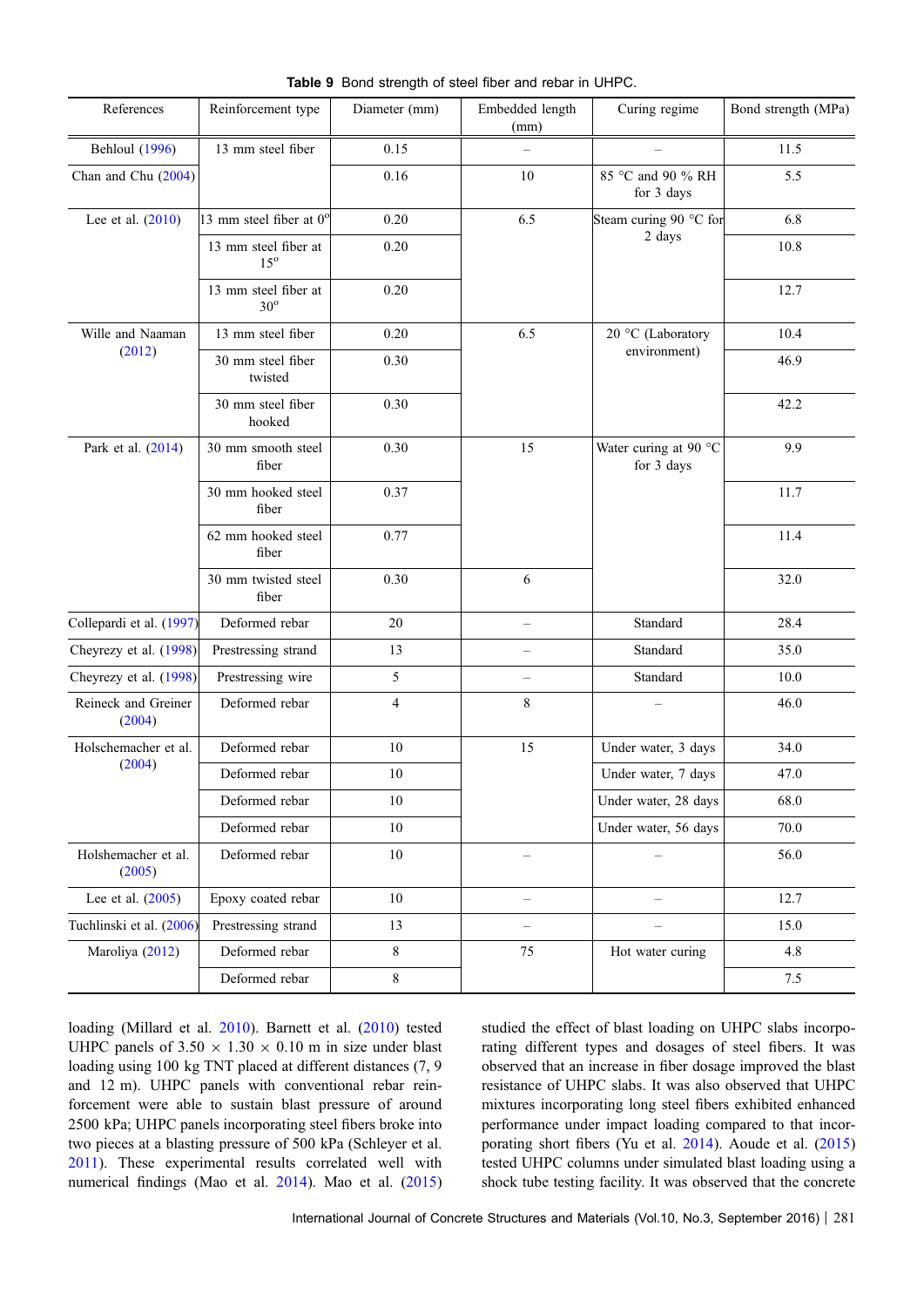type, fiber type and dosage, longitudinal reinforcement ratio and spacing between transverse reinforcement were the important parameters that effect the failure pattern of UHPC columns subjected to blast loading (Aoude et al. [2015\)](#page-18-0).

UHPC application is desirable in military structures where impact resistance due to blast loading is of concern. UHPC structural elements showed improved behavior against explosive load compared to that of HPC and NSC (Millon et al. [2012](#page-21-0); Ngo et al. [2007\)](#page-21-0). The development of multiple micro-cracks (crack width of about 0.50 mm (0.02 in)) without fragmentation or spalling was observed in UHPC members, leading to decreased global structural damage. The improved cracking behavior was attributed to the addition of high strength steel fibers, which increased energy absorption capacity and improved ductility (Millon et al. [2012\)](#page-21-0).

#### 5.7 Fatigue Behavior

A large scatter exists in fatigue test results of UHPC (Table [10](#page-12-0)). This was attributed to variation in material strength, applied stress level, distribution of fibers, number of fibers at critical cross-sections and test specimen type and size (Table [10](#page-12-0)) (Lappa et al. [2004;](#page-20-0) Grunberg and Ertel [2012\)](#page-19-0). For instance, UHPC specimens showed no significant sign of failure after 10<sup>6</sup> load cycles (Bornemann and Faber [2004\)](#page-18-0). UHPC fatigue results demonstrated that deformations increased rapidly during the initial cycling (up to 5 % of the fatigue life) and then grew constantly at the intermediate stage (5–95 % of the fatigue life). Before the failure point (95–100 % of the fatigue life), deformation increased rapidly again (Lappa et al. [2004;](#page-20-0) Grunberg et al. [2008](#page-20-0)). Under fatigue loading, fiber-reinforced UHPC specimens exhibited large variation in local deformations, indicating the ability of UHPC to redistribute stresses and strains, leading to enhanced fatigue behavior (Makita and Bruhwiler [2013\)](#page-21-0). However, an increase in material global strain up to 1.6 % (strain hardening stage) decreased the deformation modulus from 39 to 10 GPa due to cracking of the UHPC matrix and fiber pull-out (Makita and Bruhwiler [2013](#page-21-0)). Moreover, Lohaus and Elsmeier [\(2012](#page-21-0)), confirmed that UHPC with or without steel fibers exhibited fatigue life considerably higher than predictions of the CEB-FIP Model Code-90 [\(1993](#page-18-0)). The UHPC fatigue life (number of cycles to failure) decreased with increased load or stress level (Table [10](#page-12-0)). The slopes of the loading and unloading curves for UHPC specimens during cyclic loads were nearly identical, indicating an insignificant degradation in stiffness properties (Guvensoy et al. [2004\)](#page-20-0). However, a decreasing trend in residual stresses was observed after achieving the peak stress (Guvensoy et al. [2004](#page-20-0)). The fatigue fracture surfaces of UHPC incorporating fibers exhibited matrix spalling and fiber abrasion due to snubbing, fretting and grinding effects (Makita amd Bruhwiler [2013\)](#page-21-0).

### 6. Durability Properties

#### 6.1 Porosity and Permeability

UHPC exhibits high durability properties due to a substantial decrease in the number and size of pores (Heinz and Ludwig [2004;](#page-20-0) Herold and Muller [2004\)](#page-20-0). The average pore size in UHPC was found to be less than 5 nm  $(2 \times 10^{-7} \text{ in})$ and the pore volume ranges from 1 to 2 % of the total volume (Vernet [2004](#page-23-0); Heinz and Ludwig [2004](#page-20-0); Teichmann and Schmidt [2004;](#page-23-0) Herold and Muller [2004;](#page-20-0) Dowd and Dauriac [1996](#page-19-0); Roux et al. [1996](#page-22-0)). It was observed that the total porosity is mainly dependent on the heat treatment and w/b (Table [11\)](#page-14-0). For instance, the total porosity decreased from 8.4 to 1.5 % due to UHPC heat treatment (Cwirzen [2007](#page-19-0); Herold and Muller [2004;](#page-20-0) Cheyrezy et al. [1995\)](#page-18-0). Furthermore, the application of pressure also reduced the overall porosity by removing the entrapped air and additional water (Richard and Cheyrezy [1995](#page-22-0); Bonneau et al. [1997](#page-18-0)). For instance, Roux et al. ([1996\)](#page-22-0) observed 50 % reduction in porosity upon the application of pressure during the initial setting time.

UHPC shows very low water absorption capacity, which is approximately 10 and 60 times lesser than that of HPC and NSC, respectively (Schmidt and Fehling [2005;](#page-22-0) Ghafari et al. [2012](#page-19-0); Roux et al. [1996](#page-22-0); Pierard and Cauberg [2009\)](#page-21-0). The water permeability coefficient of UHPC was reported to be about 0.0005, which is very low compared to that of the NSC (around 0.0015) (Wang et al. [2015\)](#page-23-0). The water sorptivity coefficient of UHPC was found to be less than 0.044 kg/m<sup>2</sup>/h<sup>0.5</sup> (Table [12](#page-15-0)), which is approximately 15 times lower compared to that of typical HPC (Ghafari et al. [2012](#page-19-0)). Likewise, UHPC showed very low permeability to oxygen as compared to that of NSC and HPC. For instance, the UHPC permeability to oxygen is less than  $1 \times 10^{-19}$  m<sup>2</sup>  $(1 \times 10^{-18}$  ft<sup>2</sup>), which is around 10 and 100 times lesser than that of HPC and NSC, respectively (Vernet [2004](#page-23-0); Wang et al. [2014\)](#page-23-0). Furthermore, Roux et al. [\(1996](#page-22-0)) found no penetration of carbon dioxide  $(CO<sub>2</sub>)$  into UHPC specimens after 90 days of exposure. However, at later ages, some  $CO<sub>2</sub>$ penetration was measurable. For instance, a carbonation depth of 0.5 mm (0.020 in) was observed after 6 months of  $CO<sub>2</sub>$  exposure (Schmidt et al.  $2003$ ; Perry and Zakariasen [2004](#page-21-0)). In another study conducted by Schmidt and Fehling  $(2005)$  $(2005)$ , a carbonation depth of 1.5 mm  $(0.060 \text{ in})$  after 3 years was found for UHPC, which is approximately 2.5 and 4.5 times less than that in HPC and NSC, respectively.

#### 6.2 Chloride Ions Penetration Properties

The maximum chloride ions content and penetration depth in UHPC specimens reported by various researchers are listed in Tables [13](#page-15-0) and [14.](#page-15-0) It can be observed that the chloride ions penetration is highly dependent on the exposure solution and duration, w/b and curing regimes (Thomas et al. [2012;](#page-23-0) Scheydt and Muller [2012\)](#page-22-0). Furthermore, accelerated tests were conducted by applying pressure and voltage on UHPC specimens in order to evaluate the forced chloride penetration depth into UHPC specimens. For instance, Gao et al. [\(2006](#page-19-0)) reported penetration depth of 2.7 mm (0.11 in) with hydraulic pressure of 1.6 MPa (230 psi) after 128 h. The chloride diffusion coefficient (Table [15\)](#page-15-0) for UHPC (2  $\times$  10<sup>-14</sup> m<sup>2</sup>/s) is significantly lower than that of HPC (around  $6 \times 10^{-13}$  m<sup>2</sup>/s) and NSC (around  $1 \times 10^{-12}$  m<sup>2</sup>/s) (Roux et al. [1996](#page-22-0)). The chloride ions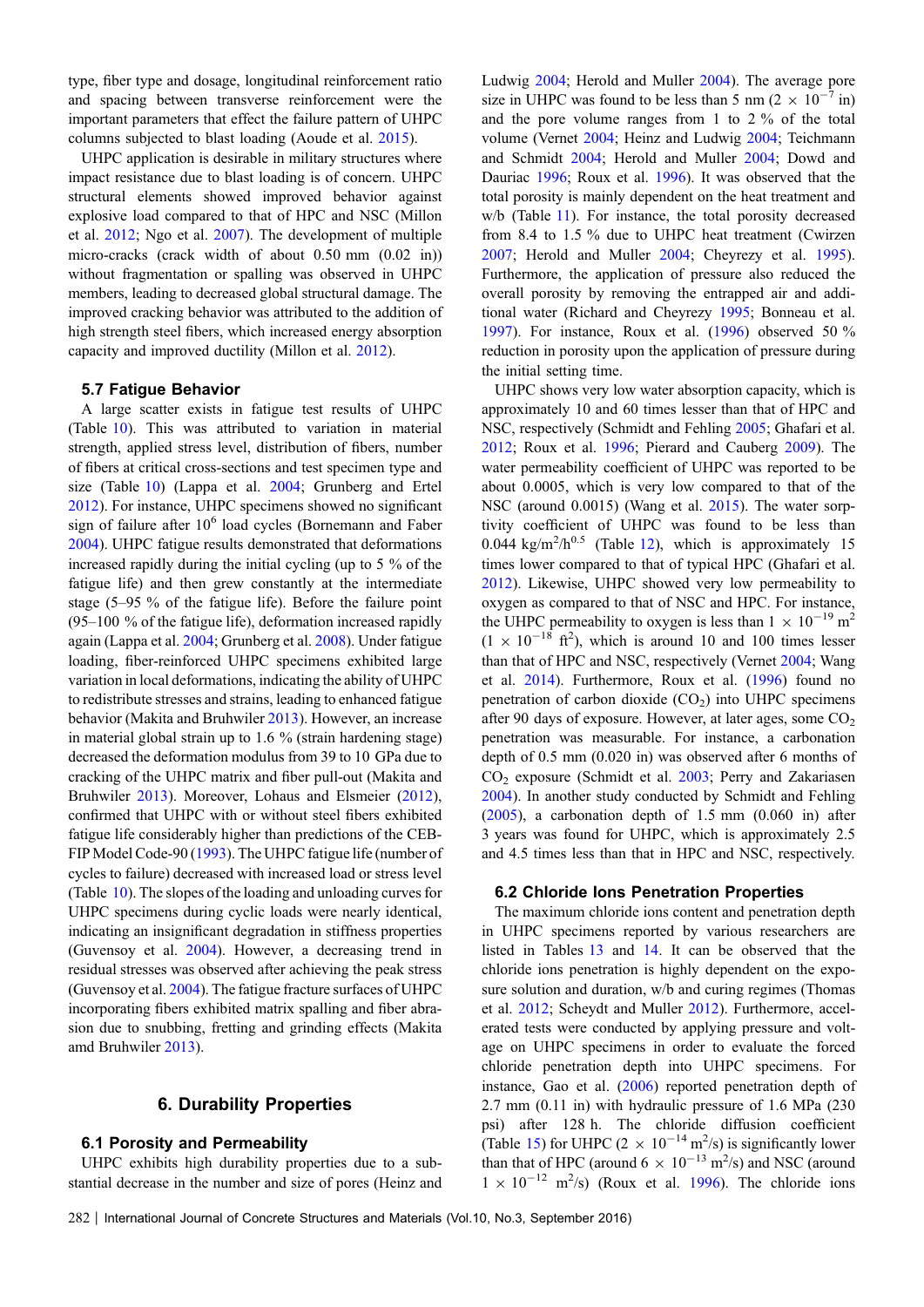<span id="page-12-0"></span>

|                                                           | $\log$ (N)            | 4.47                                                                         | 5.09    | 5.21    | 5.23    | 6.83                | 5.18    | 4.06     | 6.47       | 4.12                                   | $6.70\,$            | 6.60     | 6.50      | $7.00\,$   | $7.00\,$                       | $7.00\,$   | 3.70               | 3.63   | 2.50 | 3.24 | 4.06   | 4.42   | 4.79   | 4.40   | 4.52   | 5.11    | 5.60    | 3.47 |
|-----------------------------------------------------------|-----------------------|------------------------------------------------------------------------------|---------|---------|---------|---------------------|---------|----------|------------|----------------------------------------|---------------------|----------|-----------|------------|--------------------------------|------------|--------------------|--------|------|------|--------|--------|--------|--------|--------|---------|---------|------|
|                                                           | Fatigue life (N)      | 29,295                                                                       | 12,4003 | 163,931 | 170,771 | 67,00200            | 150,700 | 11,500   | 291,8500   | 13,200                                 | 5,011,872           | 398,1072 | 3,162,278 | 10,000,000 | 10,000,000                     | 10,000,000 | 4990               | 4310   | 317  | 1720 | 11,595 | 26,511 | 61,905 | 25,111 | 33,145 | 127,806 | 394,081 | 2942 |
|                                                           | Stress level          | 0.75                                                                         |         |         |         | 0.55                | 0.70    | $0.80\,$ | $0.80\,$   | 0.90                                   | 0.10                | 0.20     | 0.30      | $0.10\,$   | 0.20                           | 0.30       | 0.85               |        |      |      | 0.75   |        |        |        | 0.70   |         |         |      |
| Table 10 Fatigue behavior of UHPC.<br>Specimen<br>$(MPa)$ |                       | $125 \times 125 \times 1000$<br>$125 \times 125 \times 1000$<br>Beam<br>Beam |         |         |         |                     |         |          |            | $100 \times 50 \times 250$<br>Dog bone |                     |          |           |            | Beam $40 \times 40 \times 160$ |            |                    |        |      |      |        |        |        |        |        |         |         |      |
|                                                           | Compressive strength  | <b>217</b><br>217                                                            |         |         |         |                     |         | 146      |            | 152                                    |                     |          | 191       |            |                                | 183        |                    |        |      |      |        |        |        |        |        |         |         |      |
|                                                           | Fiber (%)             | 2.5                                                                          |         |         |         | 2.5                 |         |          | $\ddot{0}$ |                                        | 0.0                 |          |           | 2.5        |                                |            | 2.5                |        |      |      |        |        |        |        |        |         |         |      |
|                                                           | Fiber $(L/D)$ (mm/mm) | 20/0.30                                                                      |         |         |         | 20/0.30             |         |          | 13/0.16    |                                        | 9/0.15              |          |           |            |                                |            | 9/0.15             |        |      |      |        |        |        |        |        |         |         |      |
|                                                           | References            | Lappa et al. (2004)                                                          |         |         |         | Lappa et al. (2006) |         |          |            |                                        | Fitik et al. (2008) |          |           |            |                                |            | Grunberg and Ertel | (2012) |      |      |        |        |        |        |        |         |         |      |

International Journal of Concrete Structures and Materials (Vol.10, No.3, September 2016) | 283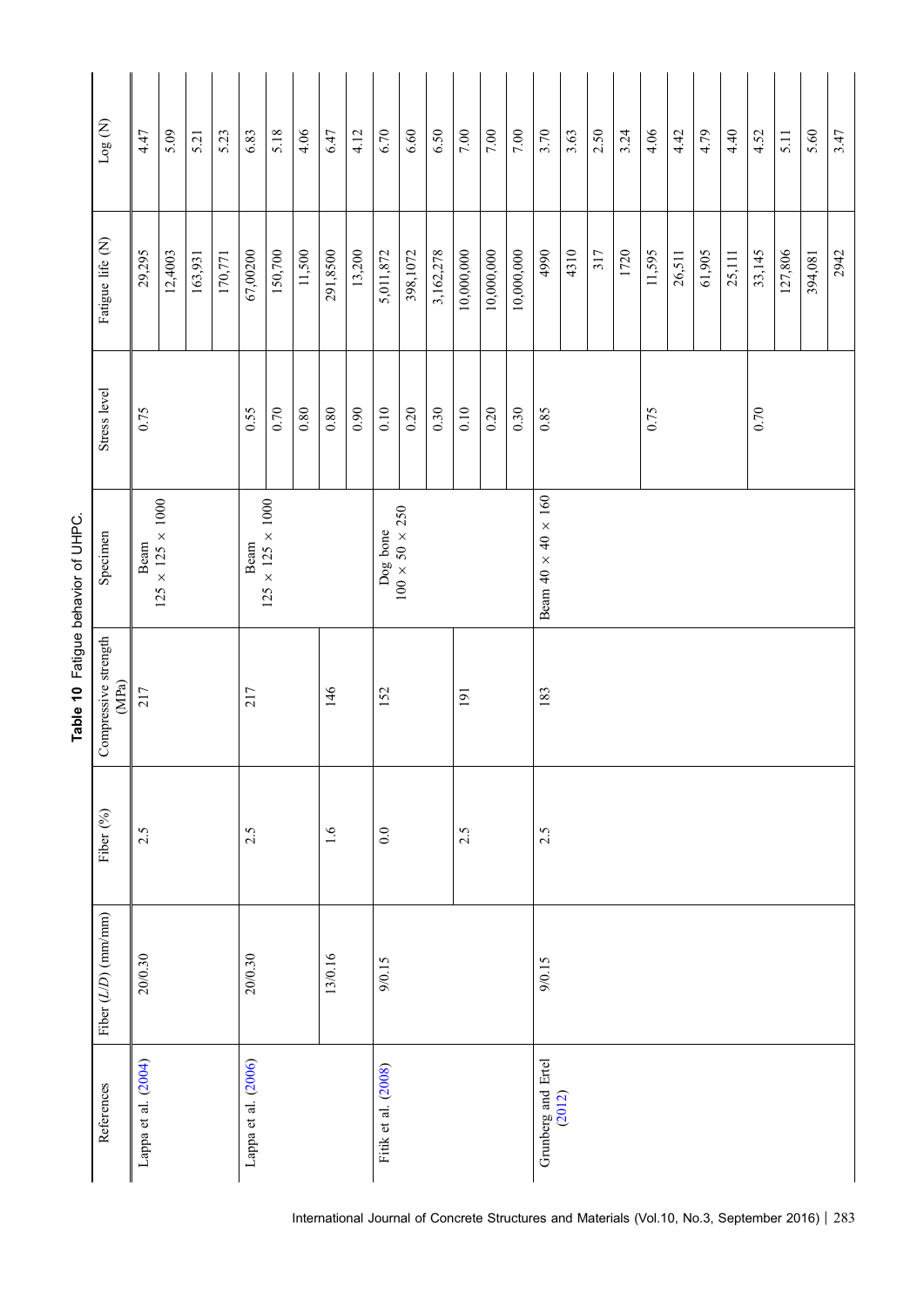|                    | Log(M)                        | 6.10                          | 5.23    | 4.50   | 5.80    | 5.00    | 4.20   | 5.40                               | 5.50    | 6.70      | 7.00       |
|--------------------|-------------------------------|-------------------------------|---------|--------|---------|---------|--------|------------------------------------|---------|-----------|------------|
| Table 10 continued | Fatigue life (N)              | 1,258,925                     | 169,824 | 31,623 | 630,957 | 100,000 | 15,849 | 251,189                            | 316,228 | 5,011,872 | 10,000,000 |
|                    | Stress level                  | 0.70                          | 0.75    | 0.80   | 0.70    | 0.75    | 0.80   | 0.75                               | 0.80    | 0.60      | 0.85       |
|                    | Specimen                      | Cylinder 60 $\times$ 180      |         |        |         |         |        | Prism 150 $\times$ 40 $\times$ 750 |         |           |            |
|                    | Compressive strength<br>(MPa) | 165                           |         |        | 185     |         |        | $\begin{array}{c} \end{array}$     |         |           |            |
|                    | Fiber (%)                     | $\frac{0}{2}$                 |         |        | 2.5     |         |        | 3.0                                |         |           |            |
|                    | Fiber $(L/D)$ (mm/mm)         | 9/0.15                        |         |        |         |         |        | 13/0.16                            |         |           |            |
|                    | References                    | Lohaus and Elsmeier<br>(2012) |         |        |         |         |        | Makita and Bruhwiler               | (2013)  |           |            |

penetration can also be estimated in terms of the number of coulombs (electric charge) passed through the specimens using the rapid chloride ion penetrability test (ASTM C1202 [2010](#page-18-0)). It was observed that the addition of steel fibers in UHPC did not cause any electrical short circuiting during the rapid chloride ion penetrability test due to their shorter length and randomly discontinuous distribution (Graybeal [2006](#page-19-0); Ahlborn et al. [2008\)](#page-18-0). It was also found that the total charges passed through thermally treated UHPC specimens (35 mm (1.4 in) thick) was 22 Coulombs, which is very low compared to that of HPC (e.g. 216 Coulombs) and NSC (e.g. 1736 Coulombs) (Schmidt et al. [2003\)](#page-22-0). It was argued that thermal treatment is a key factor controlling charges passed through UHPC specimens (Table [16](#page-16-0)).

#### 6.3 Corrosion Rate of Rebars

The corrosion rate for reinforcing rebar in UHPC was found to be 0.01  $\mu$ m/year (4  $\times$  10<sup>-7</sup> in/year), which is much lower than the limiting value of 1  $\mu$ m/year (4  $\times$  10<sup>-5</sup> in/ year), showing no significant potential for the corrosion risk provided that the quality of UHPC is assured (Roux et al. [1996](#page-22-0)). Furthermore, UHPC mixtures incorporating nanosilica showed enhanced corrosion resistance of steel rebar (Ghafari et al. [2015](#page-19-0)).

#### 6.4 Freeze–Thaw Damage and Surface Scaling

The reduced permeability and porosity of UHPC enables better resistance to freezing-thawing cycles (Graybeal [2006;](#page-19-0) Bonneau et al. [2000\)](#page-18-0) (Table [17](#page-16-0)). For example, no freeze– thaw degradation was observed for UHPC specimens after 800 of freezing-thawing cycles, which was attributed to less interconnected pores (Bonneau et al. [1997](#page-18-0); Juanhong et al. [2009](#page-20-0)). The study conducted by Vernet ([2004\)](#page-23-0) at the Weathering Exposure Station, Treat Island, USA found no considerable deterioration on UHPC after 500 freezingthawing cycles along with 4500 wetting–drying cycles. Furthermore, it was observed that the addition of steel fibers appeared to decrease the internal material degradation due to freeze–thaw cycling (Cwirzen et al. [2008](#page-19-0)). No significant length and weight change in UHPC specimens were reported after 300 freeze–thaw cycles (Juanhong et al. [2009](#page-20-0); Shaheen and Shrive  $2006$ ). Moreover, UHPC exhibited 8–60 g/m<sup>2</sup>  $(3.03-22.78 \text{ oz.}/\text{ft}^2)$  of surface scaling due to de-icing salts after 50 cycles of freezing-thawing (Bonneau et al. [1997;](#page-18-0) Perry and Zakariasen [2004\)](#page-21-0). This variation in observed surface scaling values was attributed to the different testing techniques adopted. Studies concluded that the mass loss due to surface scaling in UHPC is well below the limiting values  $(1000 - 1500 \text{ g/m}^2 (380 - 570 \text{ oz./ft}^2))$  (Schmidt and Fehling [2005](#page-22-0); Vernet [2004;](#page-23-0) Cwirzen [2007](#page-19-0); Pierard and Cauberg [2009](#page-21-0)).

#### 6.5 Expansion Due to Alkali-Silica Reactivity

Very limited research was conducted on the alkali-silica reaction (ASR) in UHPC. Graybeal ([2006\)](#page-19-0) performed ASR testing on small UHPC prisms  $25 \times 25 \times 280$  mm  $(3.97 \times 3.97 \times 11.02 \text{ in})$  by submerging them in a sodium hydroxide solution for 2–4 weeks at 80 °C (176 °F).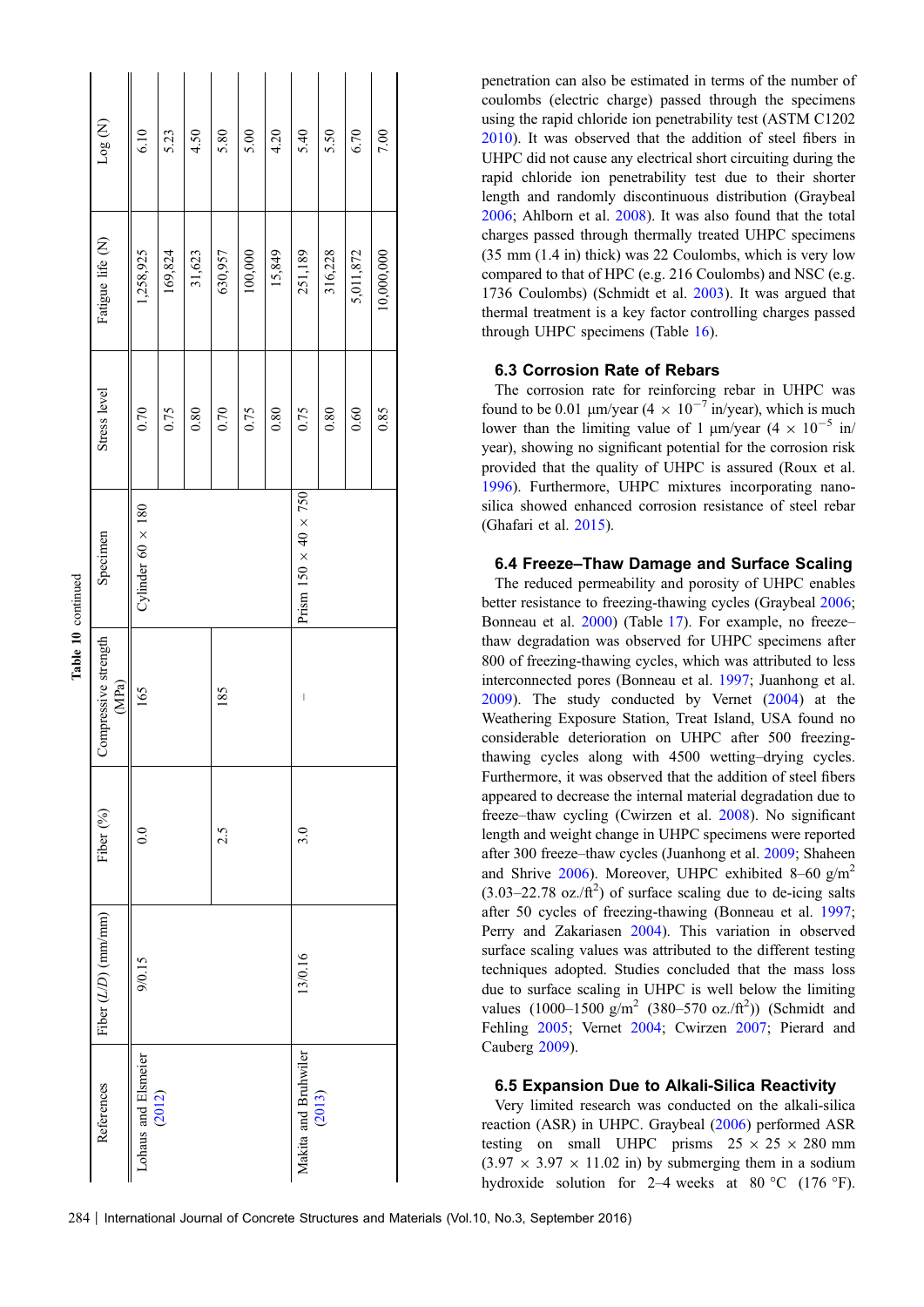<span id="page-14-0"></span>

| References                | UHPC type         | w/b     | Curing regimes                 | Total porosity (%) |
|---------------------------|-------------------|---------|--------------------------------|--------------------|
| Heinz and Ludwig (2004)   | Fiber cocktail    | $0.22*$ | 20 °C and 93 % RH              | 8.2                |
|                           |                   |         | 65 °C and 93 % RH              | 5.3                |
|                           |                   |         | 90 °C and 93 % RH              | 4.2                |
|                           |                   |         | 105 °C and 93 $\%$ RH          | 4.0                |
|                           |                   |         | 120 °C and 93 % RH             | 3.5                |
|                           |                   |         | 180 °C and 93 % RH             | 2.9                |
| Herold and Muller (2004)  | With steel fiber  | 0.16    | 20 °C                          | 10.5               |
|                           |                   |         | 90 °C for 2 days               | 6.4                |
| Cwirzen $(2007)$          | No steel fibers   | 0.17    | Storage at 95 % RH             | 5.8                |
|                           |                   |         | 90 °C for 4 days               | 1.1                |
| Scheydt and Muller (2012) | With steel fibers | 0.21    | Water cured at 28 $^{\circ}$ C | 8.9                |
|                           |                   |         | 90 °C for 3 days               | 5.4                |
|                           | No steel fibers   |         | Water cured at 28 $^{\circ}$ C | 10.9               |

Table 11 Effect of w/b and curing regime on UHPC porosity.

*RH* relative humidity;  $0.22^* = 0.22$  w/c.

Average ASR expansion values of 0.012 and 0.002 % at 28 days were observed for untreated and thermally treated specimens, respectively, indicating the significant effect of thermal curing on UHPC ASR expansion. Another study conducted by Moser et al. [\(2009](#page-21-0)) showed a maximum ASR expansion of 0.02 % for both undamaged and pre-damaged UHPC specimens after 600 days, which is lower than the threshold limit of 0.04 % (Moser et al. [2009\)](#page-21-0).

#### 6.6 UHPC Under Fire/Elevated Temperature

UHPC structures can be more vulnerable to fire and elevated temperatures due to its reduced porosity, which hinders the release of vapor pressure, leading to physical damage (Way and Wille [2012](#page-23-0)). However, the use of polypropylene (PP) fibers can mitigate this issue. Various studies (Schmidt et al. [2004;](#page-22-0) Heinz et al. [2004\)](#page-23-0) showed that the addition of 0.6 % by mixture volume of PP fibers improved the fire resistant properties (prevented spalling) of UHPC since melting of the PP fibers at high temperature creates space to release the build-up of pressure. However, cracks  $[0.3-0.5 \text{ mm } (0.012-0.020 \text{ in})]$  were observed at the specimen's surface. Furthermore, disintegration of UHPC mechanical properties was observed due to dehydration of calcium silicate hydrate products, chemical decomposition of UHPC materials and thermal expansive damage (Way and Wille [2012;](#page-23-0) Pimienta et al. [2012](#page-22-0)). It was observed that UHPC with 0.6 % PP fibers by volume mixture achieved weight loss of less than 9 % at 1000 °C (1832 °F) (Heinz et al. [2004](#page-23-0)).

Moreover, Tai et al. ([2011\)](#page-23-0) reported an increase in compressive strength of UHPC specimens heated up to 300  $^{\circ}$ C; however, a decreasing trend in compressive strength was observed beyond 300 °C. A declining trend in mechanical properties of UHPC at elevated temperature was mainly due to the weakening of internal microstructure (Li and Liu [2016](#page-21-0)). An improved behavior at elevated temperature was observed with the addition of steel fibers in UHPC specimens (Tai et al. [2011;](#page-23-0) Li and Liu [2016](#page-21-0); Zheng et al. [2012\)](#page-24-0).

## 7. Cost Estimation and Sustainability of UHPC

Generally, the initial material cost of UHPC is higher than that of NSC and HSC due to its very high cement content and steel fiber addition. Table [18](#page-17-0) compares the cost of UHPC per unit volume in Europe and North America. In North America, the cost of UHPC is higher than that in Europe due to its limited use. The application of UHPC can result in more sustainable construction due to possibly better economic, social and environmental impacts. The overall cost of structures is directly linked with the crosssectional dimensions of structural elements. The use of UHPC structural members assists in reducing the cross-sectional dimensions (Hajek and Fiala [2008\)](#page-20-0) thereby freeing additional useful space in buildings. The material cost can also be reduced compared to that of a larger crosssection NSC member, even though the cement content required in UHPC is higher. Moreover, the quantity of fine aggregates can be reduced to 30 %, while no coarse aggregate is used in UHPC (Walraven [2008\)](#page-23-0). Racky [\(2004](#page-22-0)) concluded that approximately 56 % reduction in materials costs can be achieved by utilizing UHPC rather than NSC. The high-strength properties of UHPC allow the design of slender structures, leading to reduction in self-weight of the structure due to less use of materials. This can also result in decreasing the demolition waste, leading to reduced transportation demand and consequently, lesser effects on the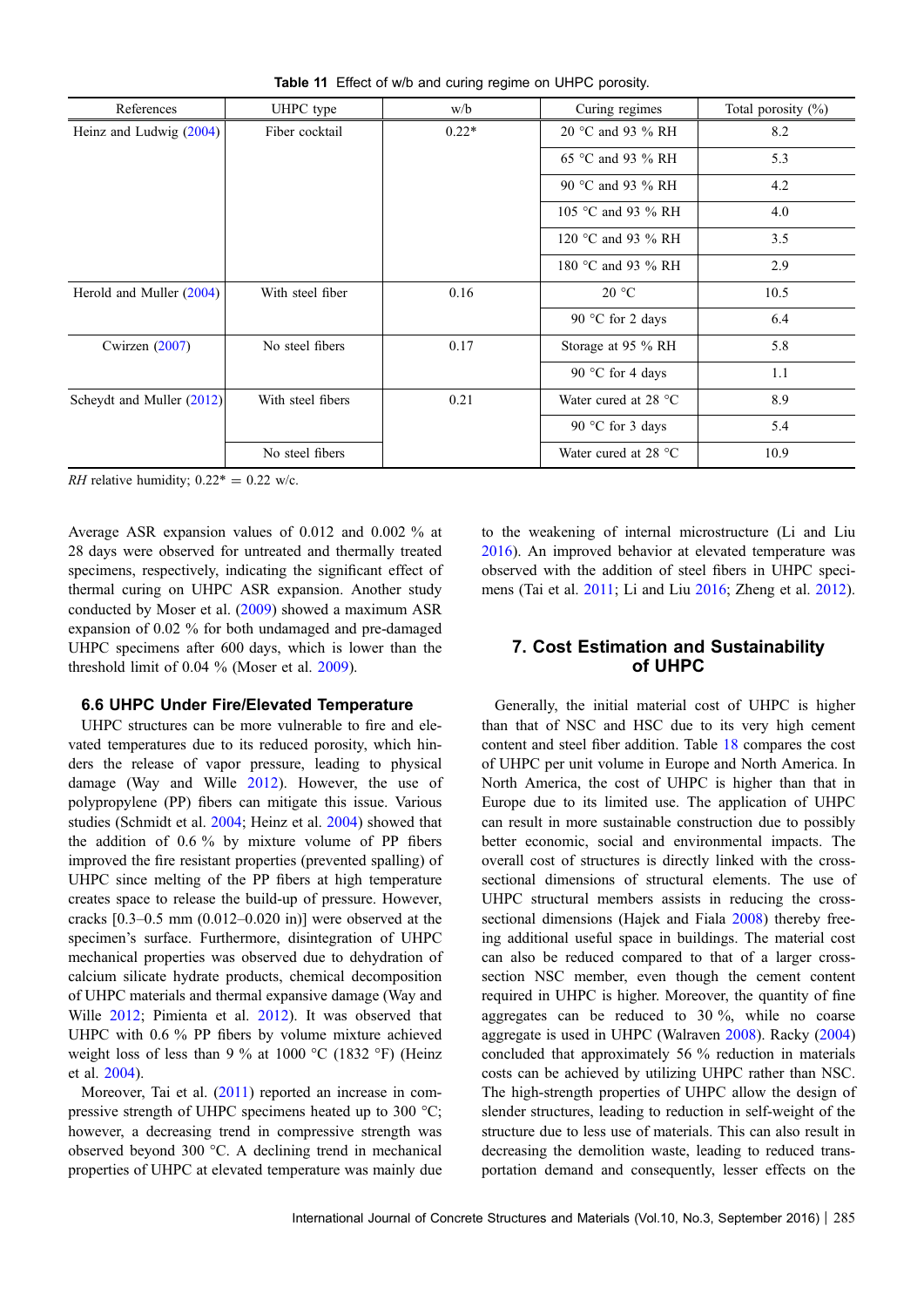## Table 12 UHPC water sorptivity coefficient.

<span id="page-15-0"></span>

| References             | w/b  | Curing conditions          | Fiber    | Sorptivity coefficient (kg/<br>$m^2/h^{0.5}$ |
|------------------------|------|----------------------------|----------|----------------------------------------------|
| Roux et al. (1996)     | 0.14 | 20 $\degree$ C water cured | $2\%$    | 0.0100                                       |
|                        |      | 20 $\degree$ C water cured |          | 0.0052                                       |
| Franke et al. $(2008)$ | 0.17 | 90 °C for 2 days           | No fiber | 0.0330                                       |
|                        | 0.19 |                            |          | 0.0440                                       |

## Table 13 Maximum chloride ions penetration into UHPC.

| References             | Curing regimes                | w/b  | Exposure solution     | Exposure period | Maximum chloride     |
|------------------------|-------------------------------|------|-----------------------|-----------------|----------------------|
|                        |                               |      |                       |                 |                      |
|                        |                               |      |                       |                 | contents             |
| Roux et al. (1996)     | 20 $\degree$ C water cured    | 0.14 | 0.5 M NaCl            |                 | $0.03\%$ of concrete |
|                        | $(60 \text{ MPa pressure})$   |      |                       |                 | mass                 |
|                        | applied during setting        |      |                       |                 |                      |
|                        |                               |      |                       |                 |                      |
|                        | time)                         |      |                       |                 |                      |
|                        |                               |      |                       |                 |                      |
| Scheydt and Muller     | Water cured                   | 0.21 | 3 % NaCl              | 16 months       | 1.4 $\%$ by mass of  |
| (2012)                 |                               |      |                       |                 | binder               |
|                        |                               |      |                       |                 |                      |
| Thomas et al. $(2012)$ | 20 $\degree$ C for 2 days and | 0.12 | Marine environment at | 5 years         | $0.21\%$ of concrete |
|                        | 90 $\degree$ C for another    |      | Treat Island          |                 | mass                 |
|                        | 2 days                        |      |                       |                 |                      |
|                        |                               |      |                       |                 |                      |

Table 14 Chloride ions penetration depth into UHPC specimens for various salt exposures.

| References                    | Curing regimes             | W/b  | Exposure solution                     | Exposure period | Chloride penetration<br>depth |
|-------------------------------|----------------------------|------|---------------------------------------|-----------------|-------------------------------|
| Graybeal (2006)               | Laboratory<br>environment  | 0.12 | 3 % NaCl                              | 3 months        | $4-6$ mm                      |
| Scheydt et al. $(2008)$       | 90 °C for 3 days           | 0.21 | 3 % NaCl                              | 4 months        | $2-3$ mm                      |
| Pierard and Cauberg<br>(2009) | 20 °C and 95 $\%$ RH       | 0.18 | 16 % NaCl                             | 2 months        | $3-4$ mm                      |
| Thomas et al. $(2012)$        | 90 °C for 2 days           | 0.12 | Marine environment at<br>Treat Island | 5 years         | $6 - 10$ mm                   |
| Scheydt and Muller<br>(2012)  | 90 °C for 3 days           | 0.21 | 3 % NaCl                              | 16 months       | $4-6$ mm                      |
| Pierard et al. $(2012)$       | 20 $\degree$ C for 90 days | 0.21 | 16 % NaCl                             | 3 months        | $2-3$ mm                      |

| Table 15 UHPC chloride ions diffusion coefficient for various curing exposures and w/b. |  |  |
|-----------------------------------------------------------------------------------------|--|--|
|-----------------------------------------------------------------------------------------|--|--|

| References                    | Curing regimes                                         | w/b  | Exposure solution                     | Exposure period | Diffusion coefficient<br>$(\times 10^{-13})$ |
|-------------------------------|--------------------------------------------------------|------|---------------------------------------|-----------------|----------------------------------------------|
| Roux et al. (1996)            | $20^{\circ}$ C water cured and<br>pressure application | 0.14 | 0.5 M NaCl                            |                 | 0.20                                         |
| Pierard and Cauberg<br>(2009) | 20 °C and 95 % RH                                      | 0.18 | 16 % NaCl                             | 56 days         | 4.00                                         |
|                               | Juanhong et al. $(2009)$ 90 °C steam for 1 day         | 0.15 | 10 % NaCl                             |                 | 4.00                                         |
| Scheydt and Muller<br>(2012)  | 90 °C for 3 days                                       | 0.21 | 16 % NaCl                             | 63 days         | 1.30                                         |
| Pierard et al. $(2012)$       | 20 $\degree$ C for 90 days                             | 0.21 | 16 % NaCl                             | 90 days         | 2.30                                         |
| Thomas et al. $(2012)$        | 90 °C for 2 days                                       | 0.12 | Marine environment at<br>Treat Island | 5 years         | 1.30                                         |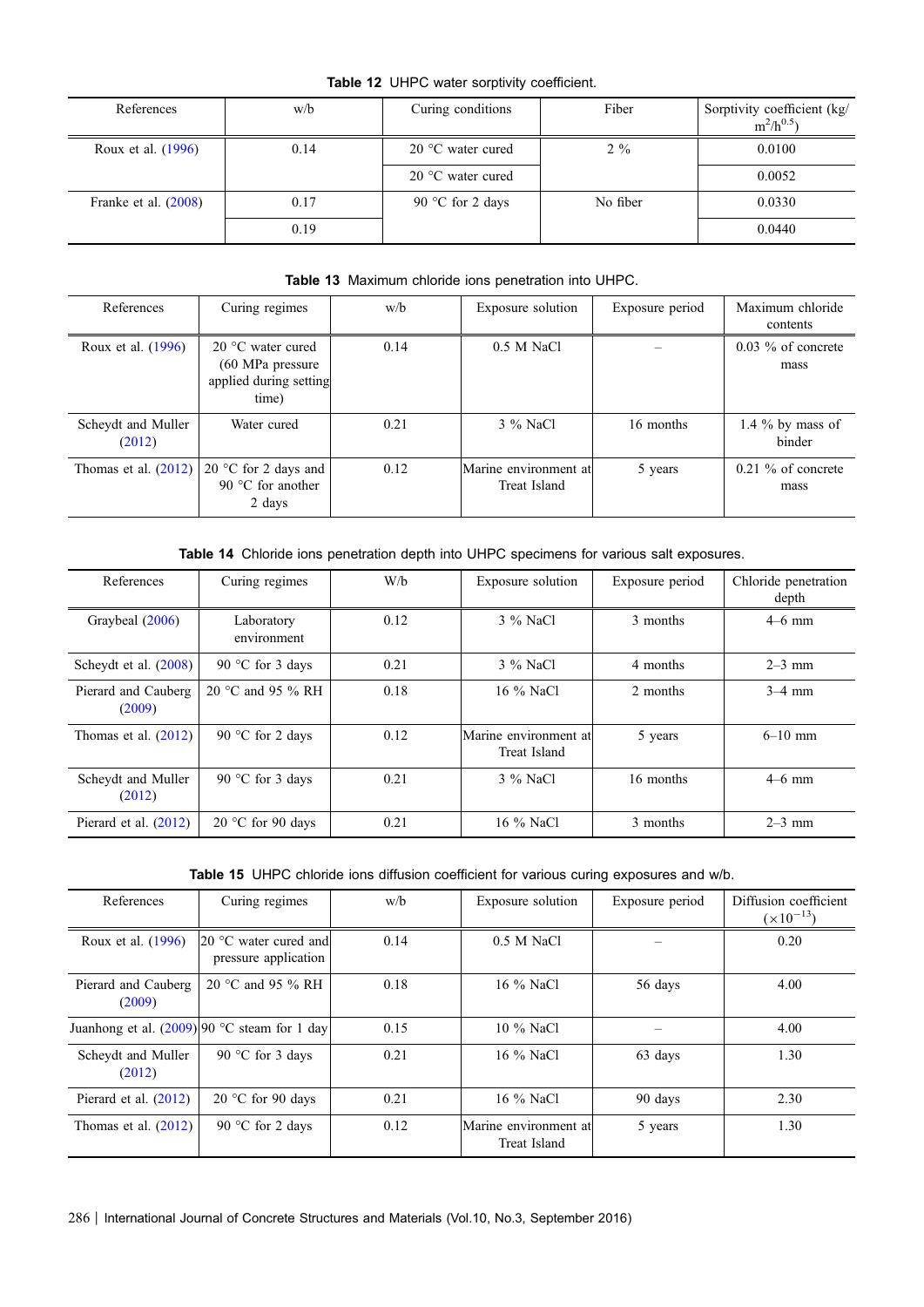Table 16 Number of coulombs passed through UHPC specimens.

<span id="page-16-0"></span>

| References                | Curing regimes                | $w/b$ or $w/c^*$ | Coulombs |
|---------------------------|-------------------------------|------------------|----------|
| Bonneau et al. (1997)     |                               |                  | 10       |
| Graybeal (2006)           | 90 °C for 2 days              | 0.12             | 18       |
|                           | Laboratory environment        |                  | 360      |
| Ahlborn et al. $(2008)$   | Air cured                     | $0.20*$          | 75       |
|                           | 90 °C and 100 % RH for 2 days |                  | 15       |
| Scheydt and Muller (2012) | 90 °C for 3 days              | 0.21             | 19       |

 $*$  indicates the water–cement ratio (w/c)

| References                 | $w/b$ or $w/c^*$ | Steel fibers | Curing regimes                        | Freeze–thaw cycles | Relative dynamic<br>modulus $(\% )$ |
|----------------------------|------------------|--------------|---------------------------------------|--------------------|-------------------------------------|
| Shaheen and shrive         | $0.13*$          | $0\%$        | 150 °C                                | 300                | 101.00                              |
| (2006)                     |                  | $1.5\%$      |                                       |                    | 101.60                              |
| Ahlborn et al. $(2008)$    | $0.20*$          | $6\%$        | Air                                   | 300                | 101.57                              |
|                            |                  |              | 90 °C and 100 % RH<br>for 2 days      | 300                | 100.29                              |
| Juanhong et al. (2009)     | $0.21*$          | $2\%$        | 90 $\degree$ C steam for 1 day        | 1500               | 101.00                              |
| Magureanu et al.<br>(2012) | 0.12             | $0\%$        | 90 °C and 80 to 90 %<br>RH for 5 days | 1095               | 100.78                              |
|                            |                  |              | 20 °C and 80 to 90 %<br>RH for 5 days | 1095               | 100.40                              |
|                            |                  | $2.5\%$      | 90 °C and 80 to 90 %<br>RH for 5 days | 1095               | 100.40                              |
|                            |                  |              | 20 °C and 80 to 90 %<br>RH for 5 days | 1095               | 100.60                              |

Table 17 UHPC freeze-thaw properties.

 $*$  indicates the water–cement ratio (w/c)

environment (Hajek and Fiala [2008\)](#page-20-0). Furthermore, the utilization of by-products such as fly ash/silica fume instead of cement makes UHPC more sustainable (Aitcin [2000\)](#page-18-0). UHPC members require less maintenance cost due to their improved durability characteristics; and hence their life-cycle cost can be reduced while yielding much longer service life (Racky [2004;](#page-22-0) Blais and Couture [2000](#page-18-0)). Likewise, neighboring communities would not be disturbed by the routines of maintenance or/and replacement of the facility, leading to positive social effect. Clearly, not all the cement available in UHPC is hydrated. Thus, recycling of UHPC can be used more effectively because the un-hydrated cement is available for further reactions (Aitcin [2000\)](#page-18-0). The favorable environmental impacts of UHPC also include lower effect on the ozone layer, less potential to harm the environment and less greenhouse gas emissions. A study reported by Schmidt and Teichmann ([2007\)](#page-22-0) concluded that the utilization of UHPC results in 50 % energy reduction compared to that of NSC. In short, UHPC can be a sustainable material due to its improved durability, ecological factors, economical benefits and its recycle-ability in various applications.

## 8. Current Challenges for Implementation of UHPC

Although UHPC is being utilized in several applications around the world, it still faces some challenges for wider implementation, especially in North America. The benefits of this innovative material are still not well known. The major challenges that need to be addressed in order to provide a higher level of comfort to stakeholders, designers, contractors and manufacturers for implementing UHPC successfully in the field include:

- 1. Developing a rational and accurate method for the optimization of UHPC constituents and mixture design (rather than relying on trial mixes) to ensure successful development of UHPC and its wider implementation in the field.
- 2. Due to the very low w/b of UHPC, high energy mixers are required for properly mixing its constituents. Furthermore, a number of modifications in precast site mixers are required for the successful production of UHPC precast elements.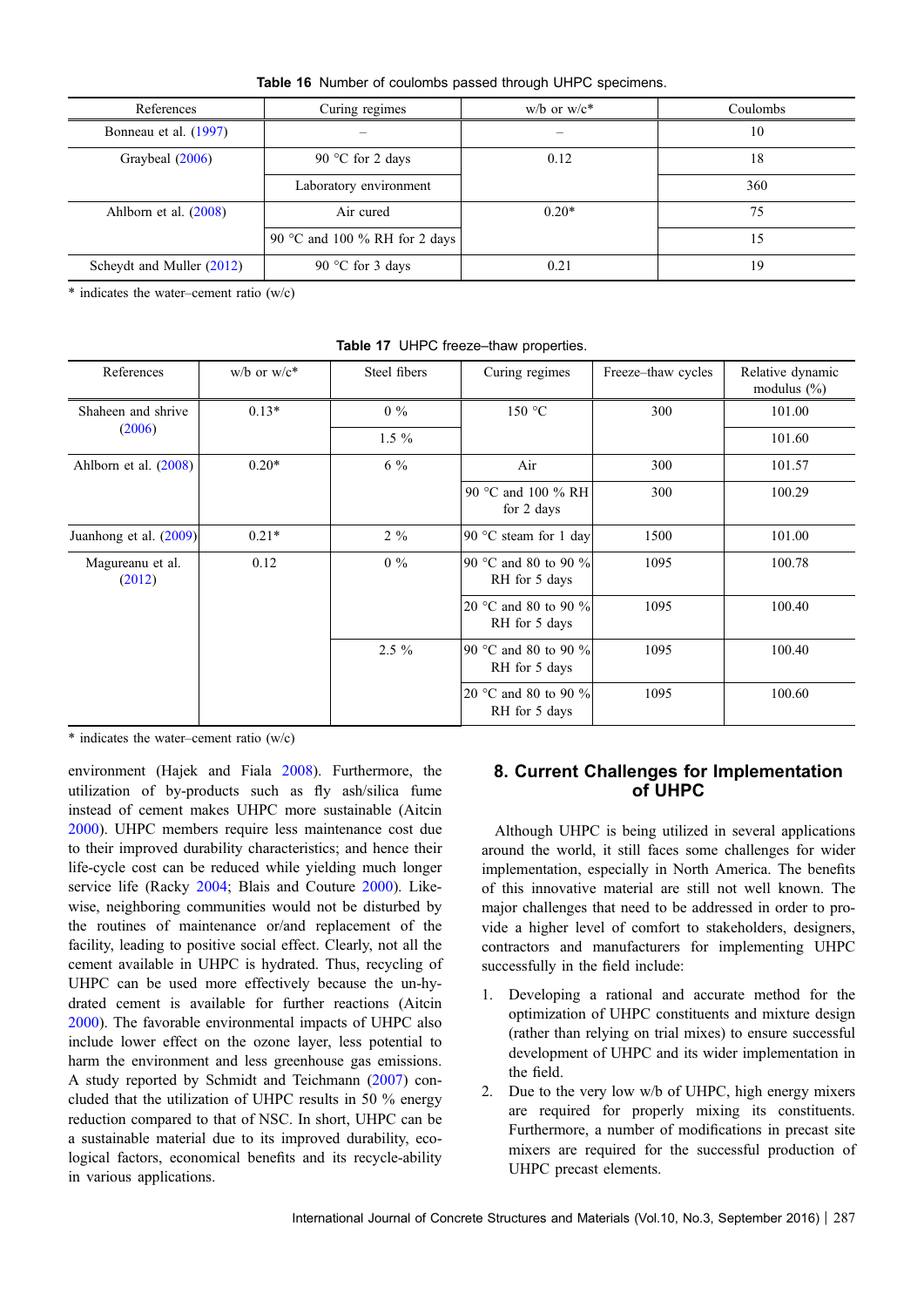Table 18 UHPC cost estimation.

<span id="page-17-0"></span>

| References               | Estimated cost              | Regions |               |
|--------------------------|-----------------------------|---------|---------------|
|                          | $\frac{\text{m}}{\text{m}}$ | \$/vd   |               |
| Bonneau et al. (1996)    | 1400                        | 1070    | Europe        |
| Blais and Couture (2000) | 750                         | 520     |               |
| Aitcin $(2000)$          | 1000                        | 760     |               |
| Voort et al. $(2008)$    | 2620                        | 2000    | North America |

- 3. The flexural properties of UHPC are predominantly influenced by the orientation of fibers. Therefore, developing a reliable method allowing the effective distribution of fibers in its matrix with desired orientation is required, especially for casting slender elements.
- 4. Shrinkage strains in UHPC mixtures are higher than that in normal concrete. Therefore, special admixtures or preventive measures are required for mitigating issues related to dimensional stability particularly in full-scale structures.
- 5. The high strength and durability properties of UHPC are highly dependent on thermal treatment. Therefore, special arrangements for thermal curing for on-site construction and at precast facilities need to be explored.
- 6. Widely accepted, simple and rational design provisions need to be developed for UHPC (reinforced and nonreinforced) in order to provide confidence to the design engineer for effectively utilizing the high strength and other unique properties of UHPC.

## 9. Summary and Conclusions

An extensive literature review was conducted in this study on the distinctive features of UHPC. The unique properties of UHPC have several advantages over normal-strength concrete (NSC) owing to its material ingredients and composition. The key factor in producing UHPC is to improve the micro and macro properties of its mixture constituents to ensure mechanical homogeneity and denser particle packing. UHPC yields high compressive strength (i.e.  $>150$  MPa (22 ksi)) due to its improved internal micro- and macrostructure, leading to denser concrete. The application of thermal curing further densifies UHPC, which results in higher compressive strength properties. The typical heat treatment applied for UHPC is 90–400 °C (194–752 °F) for 2–6 days. The specimen size significantly affects the measured compressive strength of UHPC. Smaller size specimens can be used if the test machine capacity is limited. Furthermore, it was observed that the loading rate did not significantly affect the measured compressive strength of UHPC. The compressive stress–strain response of UHPC shows a linear elastic behavior up to 80–90 % of the maximum stress value.

UHPC exhibits high flexural strength properties (i.e. up to 48 MPa (7.0 ksi)) depending on its mixture design and curing regime. It was reported that horizontally cast beam specimens achieved nearly five times higher flexural strength compared to that of vertically cast beam specimens due to improved fiber orientation. Furthermore, the flexural strength of UHPC is dependent on the pouring method of concrete into molds. For instance, pouring concrete from one end of the mold increased the flexural strength compared to that of the same concrete poured from different places into the mold. This was mainly due to the strong fiber orientation (higher number of fibers crossing at particular sections) parallel to the flow direction. The flexural strength of UHPC increased linearly with increased fiber dosage. UHPC mixtures incorporating higher aspect ratio fibers had increased flexural capacity compared to that of those with lower aspect ratio fibers. The flexural strength of UHPC decreased as the specimen size increased.

UHPC exhibits higher bond strength to rebar and fibers owing to its dense micro- and macro-structures. UHPC elements typically require smaller reinforcement due to higher mechanical and durability properties. Smaller concrete cover in UHPC members further reduces the crosssectional dimensions leading towards more economical construction. It was reported that the application of UHPC leads to reducing earthquake design loads due to a decrease in the overall structural weight. Furthermore, UHPC exhibited excellent performance against impact loading and is thus highly desirable in military structures where impact resistance due to blast loading is of concern. UHPC also demonstrated superior behavior against fatigue loading and showed no significant sign of failure after  $10^6$  load cycles.

UHPC exhibits high durability owing to a substantial decrease in the volume and size of pores. The application of pressure during the initial setting of UHPC specimens also reduced the overall porosity by removing entrapped air and additional water. UHPC shows very low water absorption due to its dense microstructure. The chloride diffusion coefficient of UHPC is significantly lower compared to that of NSC and HSC, leading to reduced corrosion risk. The reduced permeability and porosity of UHPC enables better resistance to freezing-thawing cycles. On the other hand, due to reduced porosity, UHPC structures are more vulnerable to fire and elevated temperatures due to obstruction in the release of vapor pressure, leading to physical damage. However, this issue can be mitigated by the use of polypropylene fibers.

The initial material cost of UHPC is higher than that of NSC due to the very high cement content and steel fiber addition. Globally accepted design provisions need to be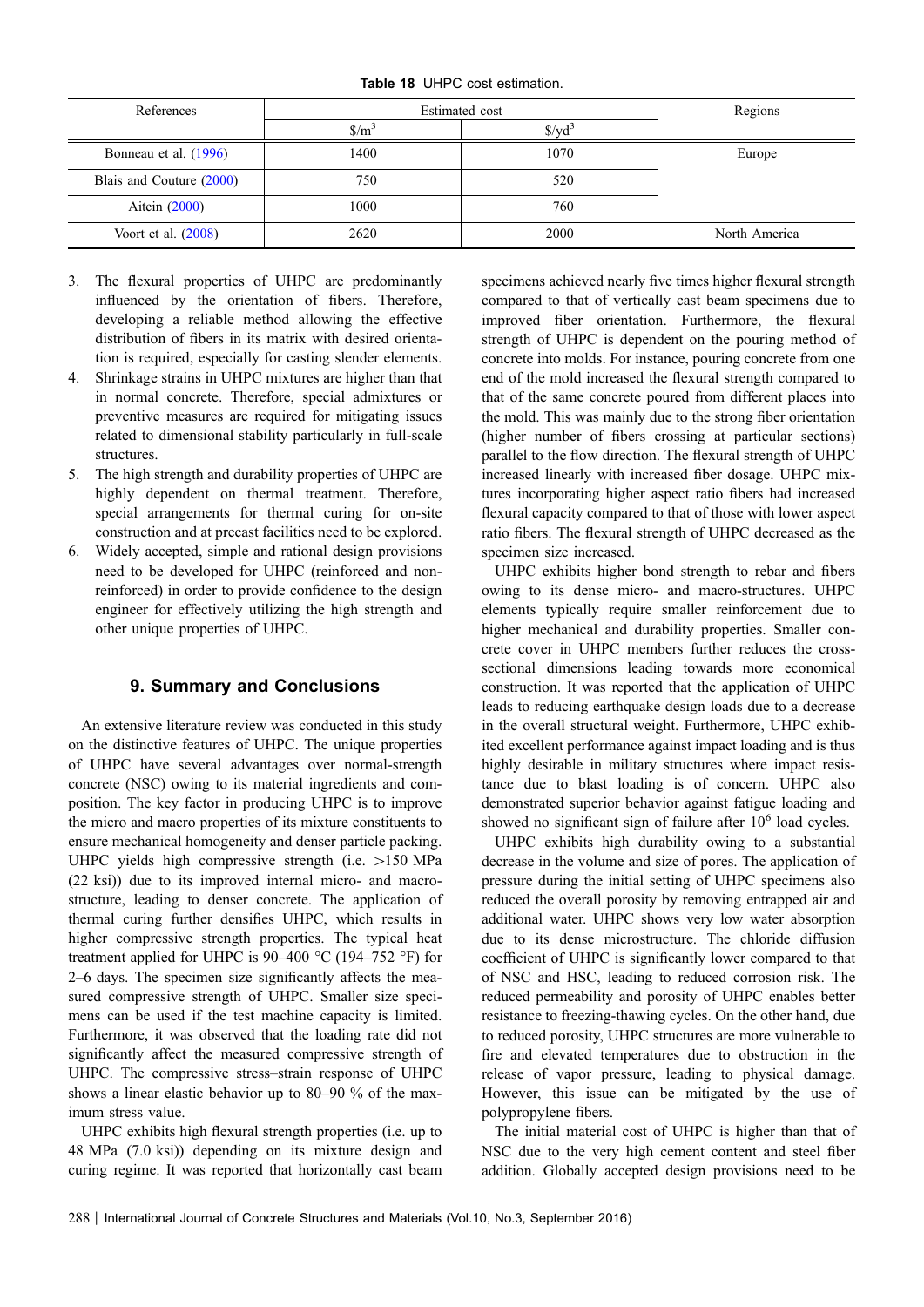<span id="page-18-0"></span>developed in order to provide confidence to the design engineer in utilizing the high strength and other properties of UHPC. In short, it can be concluded that UHPC can be a sustainable material due to its improved mechanical and durability properties, ecological factors, economical benefits and its recycling ability in various applications.

#### Open Access

This article is distributed under the terms of the Creative Commons Attribution 4.0 International License ([http://](http://creativecommons.org/licenses/by/4.0/) [creativecommons.org/licenses/by/4.0/\)](http://creativecommons.org/licenses/by/4.0/), which permits unrestricted use, distribution, and reproduction in any medium, provided you give appropriate credit to the original author(s) and the source, provide a link to the Creative Commons license, and indicate if changes were made.

#### References

- AASHTO T197. (2000). Time of setting of concrete mixtures by penetration resistance. In *American Association of State Highway and Transportation Officials, Standard Specifications for Transportation Materials and Methods of Sampling and Testing, Washington, DC*.
- Abbas, S., Soliman, A., & Nehdi, M. (2015). Exploring mechanical and durability properties of ultra-high performance concrete incorporating various steel fiber lengths and dosages. *Construction and Building Materials, 75*, 429–441.
- ACI 363R-92. (1997). *State-of-the-art report on high-strength concrete* (p. 55).
- AFGC-SETRA (Association Francaise de Genie Civil-Service d'etudes Techniques des Routes et Autoroutes). (2002). Ultra-high performance fibre—reinforced concretes, recommendations provisoires-interim recommendations (p. 98).
- Ahlborn, T., Peuse, E., Misson, D., & Gilbertson, C. (2008). Durability and strength characterization of ultra-high performance concrete under variable curing regimes. In *Proceedings of the 2nd International Symposium on Ultra-High Performance Concrete, Kassel, Germany* (pp. 197–204).
- Aitcin, P. (2000). Cements of yesterday and today—concrete of tomorrow. *Cement and Concrete Research, 30*(9), 1349–1359.
- Allena, S., Newtson, M. (2010). Ultra-high strength concrete mixtures using local materials. In *Proceedings of International Concrete Sustainability Conference, Tempe, AZ*.
- Aoude, H., Dagenais, F., Burrell, R., & Saatcioglu, M. (2015). Behavior of ultra-high performance fiber reinforced concrete columns under blast loading. *International Journal of Impact Engineering, 80*, 185–202.
- Astarlioglu, S., & Krauthammer, T. (2014). Response of normal-strength and ultra-high-performance fiber-reinforced concrete columns to idealized blast loads. *Engineering Structures, 61*, 1–12.
- ASTM C230. (1998). Standard specification for flow table for use in tests of hydraulic cement (p. 6). ASTM Standard Practice C230, Philadelphia, PA.
- ASTM C1202. (2010). *Standard test method for electrical indication of concrete's ability to resist chloride ion penetration* (p. 7). West Conshohocken, PA: ASTM.
- Barnett, J., Millard, G., Tyas, A., & Schleyer, K. (2010). Blast tests of ultra high performance fibre reinforced concrete panels. *Proceeding of Institute of Civil Engineering, Construction Material, 163*(3), 127–139.
- Bayard, O., & Ple, O. (2003). Fracture mechanics of reactive powder concrete: Material modeling and experimental investigations. *Engineering Fracture Mechanics, 70*(7–8), 839–851.
- Behloul, M. (1996). Les micro-bètons renforces de fibers. De l'éprouvevette aux structures, XIVèmes Journées de l'AUGC.
- Bindiganavile, V., Banthia, N., & Aarup, B. (2002). Impact response of ultra-high-strength fibre-reinforced cement composite. *ACI Materials Journal, 99*(6), 543–548.
- Bjornstrom, J., Martinelli, A., Matic, A., Borjesson, L., & Panas, I. (2004). Accelerating effects of colloidal nanosilica for beneficial calcium silicate hydrate formation in cement. *Chemical Physics Letters, 392*(1–3), 242–248.
- Blais, Y., & Couture, M. (2000). Precast, prestressed pedestrian bridge—world's first reactive powder concrete structure. *PCI Journal, 44*(5), 60–71.
- Bonneau, O., Lachemi, M., Dallaire, E., Dugat, J., & Aitcin, P. (1997). Mechanical properties and durability of two industrial reactive powder concretes. *ACI Materials Journal, 94*(4), 286–290.
- Bonneau, O., Poulin, C., Dugat, J., Richard, P., & Aitcin, P. (1996). Reactive powder concretes: From theory to practice. *Concrete International, 18*(4), 47–49.
- Bonneau, O., Vernet, C., Moranville, M., & Aitcin, P. (2000). Characterization of the granular packing and percolation threshold of reactive powder concrete. *Cement and Concrete Research, 30*(12), 1861–1867.
- Bornemann, R., & Faber, S. (2004). UHPC with steel- and noncorroding high strength polymer fibres under static and cyclic loading. In *Proceedings of the International Symposium on Ultra-High Performance Concrete, Kassel, Germany* (pp. 673–681).
- Brown, J. (2006). Highway span features UHPC. *Civil Engineering, 76*(7), 24–26.
- CEB-FIP Model Code 90. (1993). Bulletin d'Information, No. 213/214 (p. 460). London, UK: Thoma Telford Ltd.
- Chan, Y., & Chu, S. (2004). Effect of silica fume on steel fibre bond characteristics in reactive powder concrete. *Cement and Concrete Research, 34*(7), 1167–1172.
- Cheyrezy, M. (1999). Structural applications of RPC. *Concrete, 33*(1), 20–23.
- Cheyrezy, M., Maret, V., & Frouin, L. (1995). Microstructural analysis of RPC (reactive powder concrete). *Cement and Concrete Research, 25*(7), 1491–1500.
- Cheyrezy, M., Roux, N., Behloul, M., Ressicaud. A., & Demonte, A. (1998). Bond strength of reactive powder concrete. In *Proceedings of the 13th FIP Congress on*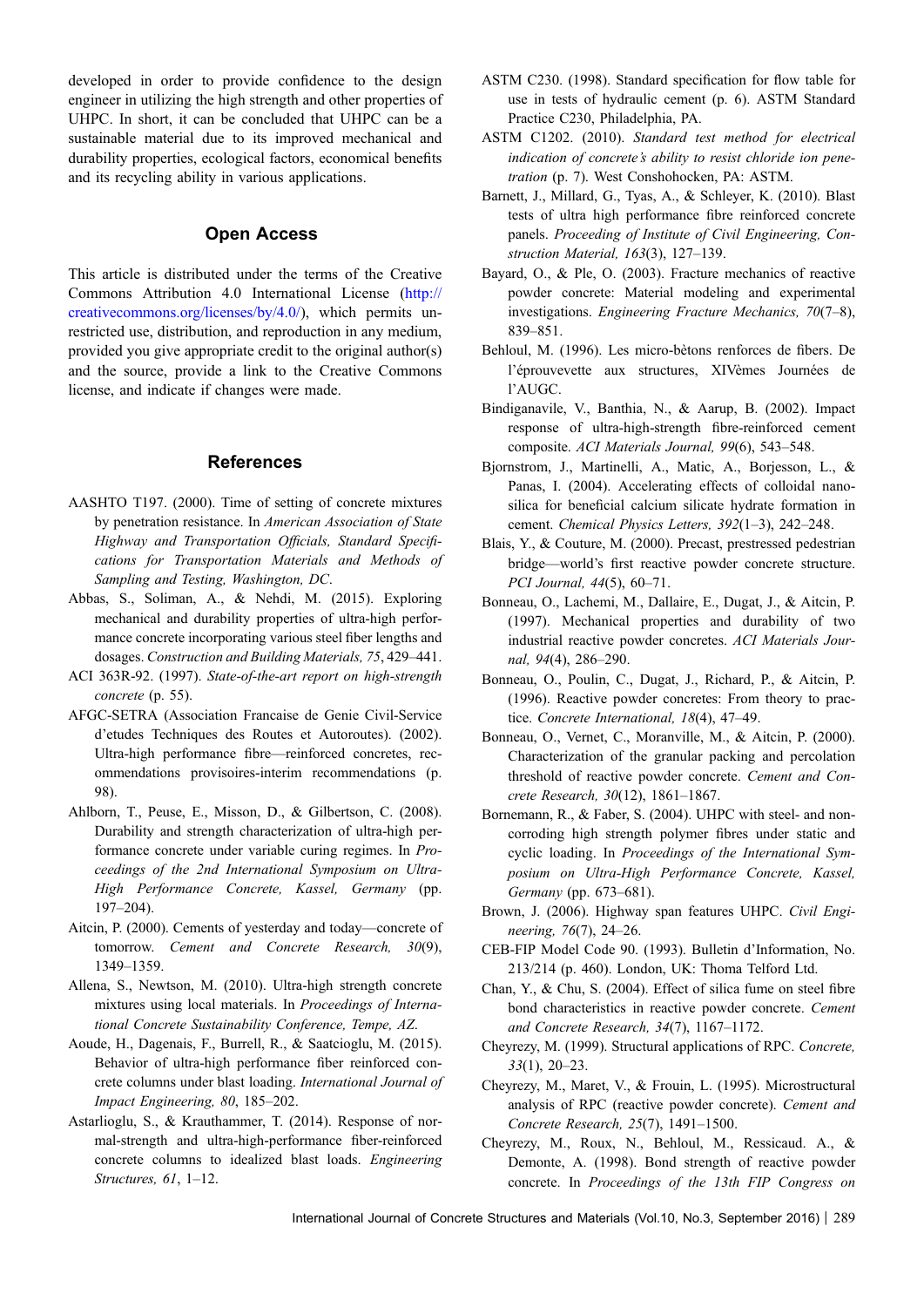<span id="page-19-0"></span>*Challenges for Concrete in the Next Millennium, Amsterdam, The Netherlands* (Vol. 1, pp. 65–68).

- Collepardi, S., Coppola, L., Troli, R., & Collepardi, M. (1997). *Mechanical properties of modified reactive powder concrete*. American Concrete Institute, SP 173-01 (p. 22).
- Cwirzen, A. (2007). The effect of the heat-treatment regime on the properties of reactive powder concrete. *Advances in Cement Research, 19*(1), 25–33.
- Cwirzen, A., Penttala, V., & Cwirzen, K. (2008). The effect of heat treatment on the salt freeze-thaw durability of UHSC. In *Proceedings of the 2nd International Symposium on Ultra High Performance Concrete, Kassel, Germany* (pp. 221–230).
- Dowd, W., & Dauriac, C. (1996). Reactive powder concrete. *Construction Specifier, 49*(12), 47–52.
- Droll, K. (2004). Influence of additions on ultra-high performance concretes-grain size optimization. In *Proceedings of the International Symposium on UHPC*, *Kassel, Germany* (pp. 285–301).
- El-Dieb, A. (2009). Mechanical, durability and microstructural characteristics of ultrahigh-strength self-compacting concrete incorporating steel fibers. *Materials and Design, 30*, 4286–4292.
- Fadzil, A., Norhasri, M., Hamidah, M., Zaidi, M., & Faizal, J. (2013). Alteration of nano metakaolin for ultra high performance concrete. In *Proceedings of the International Civil and Infrastructure Engineering Conference, Malaysia* (pp. 887–894).
- Faizal, J., Hamidah, M., Norhasri, M., Noorli, I., & Hafez, M. (2015). Chloride permeability of nanoclayed ultra-high performance concrete. In *CIEC 2014, Springer, Singapore* (pp. 613–623).
- Falikman, V., Vajner, A., & Zverev, I. (2012). New photocatalytic cementitious composites containing modified titanium dioxide nanoparticles. In *Proceedings of the 3rd International Symposium on UHPC and Nanotechnology for High Performance Construction Materials, Kassel, Germany* 2012 (pp. 147–152).
- Farnam, Y., Mirdamadi, A., & Shekarchi, M. (2008). Experimental investigation of impact behavior of high strength fiber reinforced concrete panels. In *Proceedings of the 2nd International Symposium on Ultra-High Performance Concrete, Kassel, Germany* (pp. 751–758).
- Fehling, E., Schmidt, M., & Stuerwald, S. (Eds.). (2008). Second International Symposium on Ultra High Performance Concrete, Kassel, Germany (p. 902).
- Fennis, S., Walraven, J., & Uijl, J. (2009). The use of particle packing models to design ecological concrete. *Heron, 54*(2–3), 185–204.
- Fitik, B., Niedermeier, R., & Zilch, K. (2008). Fattigue behavior of ultra-high performance concrete under cyclic stress reversal loading. In *Proceedings of the 2nd International Symposium on Ultra-High Performance Concrete, Kassel, Germany* (pp. 529–536).
- Franke, L., Schmidt, H., & Deckelmann, G. (2008). Behavior of ultra-high performance concrete with respect to chemical attack. In *Proceedings of the 2nd International Symposium*

*on Ultra-High Performance Concrete, Kassel, Germany* (pp. 453–460).

- Gao, R., Liu, Z., Zhang, L., & Stroeven, P. (2006). Static properties of reactive powder concrete beams. *Key Engineering Materials, 302*(303), 521–527.
- Geisenhansluke, C., & Schmidt, M. (2004). Methods for modeling and calculation of high density packing for cement and filler in UHPC. In *Proceedings of the International Symposium on Ultra-High Performance Concrete, Kassel, Germany* (pp. 303–312).
- Ghafari, E., Arezoumandi, M., Costa, H., & Julio, E. (2015a). Influence of nano-silica addition on durability of UHPC. *Construction and Building Material, 94*, 181–188.
- Ghafari, E., Bandarabadi, M., Costa, H., & Julio, E. (2012). Design of UHPC using artificial neural networks. In *10th International Symposium on Brittle Matrix Composites, Warsaw, Poland* (p. 9).
- Ghafari, E., Bandarabadi, M., Costa, H., & Julio, E. (2015b). Prediction of fresh and hardened state properties of UHPC comparative study of statistical mixture design and an artificial neural network model. *Journal of Materials in Civil Engineering, 27*(11), 1–11.
- Ghafari, E., Costa, H., & Julio, E. (2015c). Statistical mixture design approach for eco-efficient UHPC. *Cement and Concrete Composite, 55*, 17–25.
- Ghafari, E., Costa, H., & Julio, E. (2015d). Critical review on eo-efficient ultra high performance concrete enhanced with nano materials. *Construction and Building Material, 101*(1), 201–208.
- Ghafari, E., Costa, H., Julio, E., Portugal, A., & Duraes, L. (2012). Optimization of UHPC by adding nanomaterials. In *Proceedings of the 3rd International Symposium on UHPC and Nanotechnology for High Performance Construction Materials, Kassel, Germany* (pp. 71–78).
- Ghafari, E., Costa, H., Julio, E., Portugal, A., & Duraes, L. (2014a). The effect of nanosilica addition on flowability, strength and transport properties of ultra high performance concrete. *Material and Design, 59*, 1–9.
- Ghafari, E., Hugo, C., & Julio, E. (2014b). RSM-based model to predict the performance of self-compacting UHPC reinforced with hybrid steel micro-fibers. *Construction and Building Material, 66*, 375–383.
- Graybeal, B. (2006). Material property characterization of ultrahigh performance concrete. In *FHWA-HRT-06-103, U.S. Department of Transportation* (p. 176).
- Graybeal, B. (2007). Compressive behaviour of ultra-high-performance fibre-reinforced concrete. *ACI Materials Journal, 104*(2), 146–152.
- Graybeal, B., & Davis, M. (2008). Cylinder or cube: strength testing of 80–200 MPa (11.6–29 ksi) ultra-high performance fibre-reinforced concrete. *ACI Materials Journal, 105*(6), 603–609.
- Graybeal, B., & Hartmann, J. (2003). Strength and durability of ultra-high performance concrete. In *Concrete Bridge Conference* (p. 20).
- Grunberg, J., & Ertel, C. (2012). A triaxial fatigue model of ultra-high performance concrete (UHPC). In *Proceedings*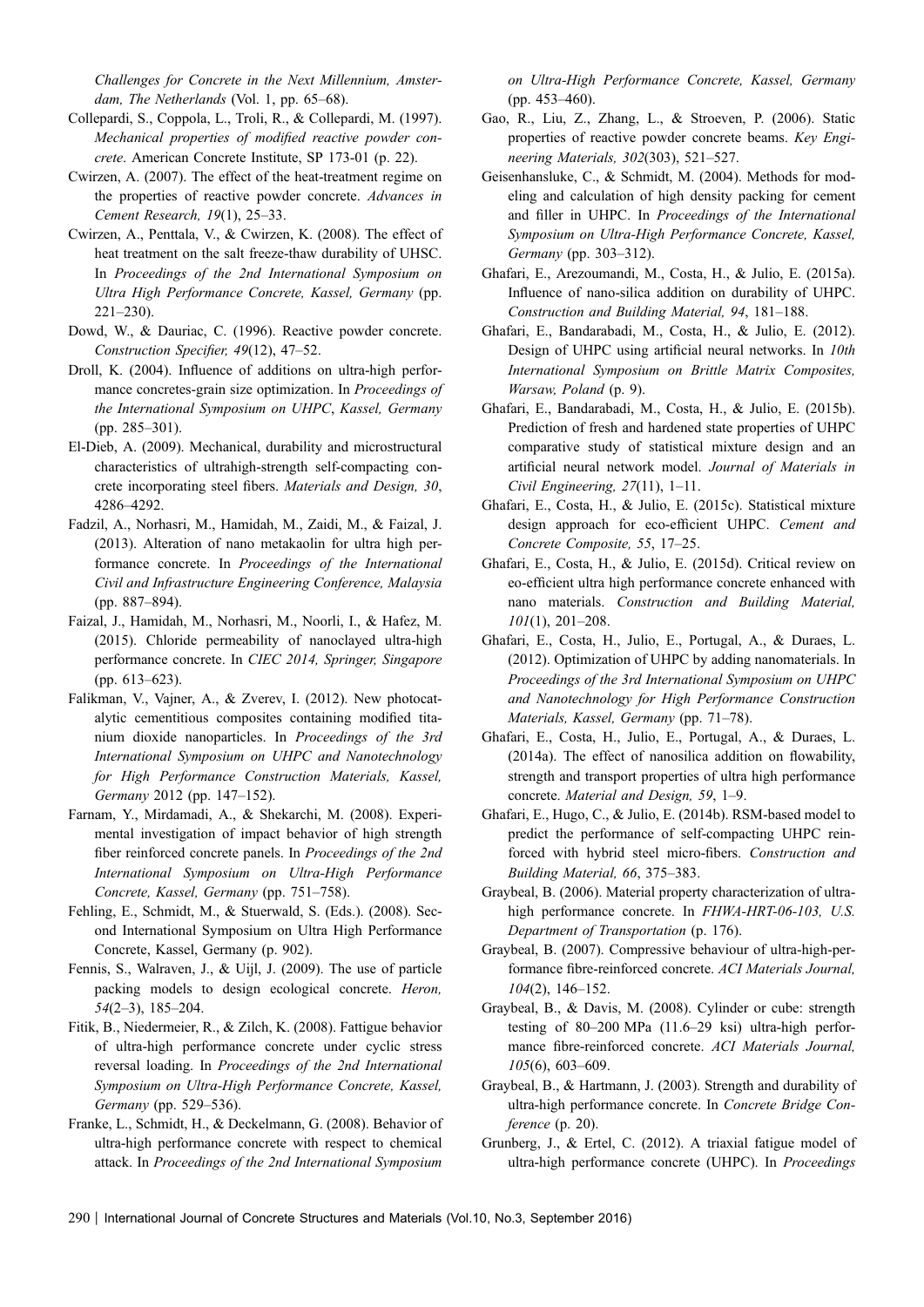<span id="page-20-0"></span>*of the 3rd International Symposium on UHPC and Nanotechnology for High Performance Construction Materials, Kassel, Germany* (pp. 603–610).

- Grunberg, J., Lohaus, L., Ertel, C., & Wefer, M. (2008). Multi axial and fatigue bahvior of ultra-high performance concrete. In *Proceedings of the 2nd International Symposium on Ultra-High Performance Concrete, Kassel, Germany* (pp. 485–494).
- Guvensoy, G., Kocaturk, A., & Yerlikaya, M. (2004). Mechanical behaviour of high performance steel fibre-reinforced cementitious composites under cyclic loading condition. In *Proceedings of the International Symposium on UHPC, Kassel, Germany* (pp. 649–660).
- Habel, K. (2004). Structural behaviour of elements combining ultra-high performance fibre-reinforced concretes (UHPFRC) and reinforced concrete. PhD Thesis 3036, Swiss Federal Institute of Technology Lausanne, Switzerland (p. 222).
- Habel, K., Viviani, M., Denarie, E., & Bruehwiler, E. (2006). Development of the mechanical properties of an ultra-high performance fiber reinforced concrete. *Cement and Concrete Research, 36*, 1362–1370.
- Hajek, P., & Fiala, C. (2008). Environmentally optimized floor slabs using UHPC-contribution to sustainable building. In *Proceedings of the 2nd International Symposium on Ultra-High Performance Concrete, Kassel, Germany* (pp. 879–886).
- Hassan, A., Jones, S., & Mahmud, G. (2012). Experimental test methods to determine the uniaxial tensile and compressive behavior of ultra-high performance fiber reinforced concrete (UHPFRC). *Construction and Building Materials, 37*, 874–882.
- Heinz, D., & Ludwig, H. (2004). Heat treatment and the risk of DEF delayed ettringite formation in UHPC. In *Proceedings of the International Symposium on UHPC, Kassel, Germany* (pp. 717–730).
- Herold, G., & Muller, H. (2004). Measurement of porosity of ultra-high strength fibre reinforced concrete. In *Proceedings of the International Symposium on Ultra-High Performance Concrete, Kassel, Germany* (pp. 685–694).
- Holschemacher, K., Weibe, D., & Klotz, S. (2004). Bond of reinforcement in ultra-high strength concrete. In *Proceedings of the International Symposium on UHPC, Kassel, Germany* (pp. 375–387).
- Holschemacher, K., Wieße, D., & Klotz, S. (2005) Bond of reinforcement in ultra high- strength concrete. In *Seventh International Symposium on Utilization of High Strength High Performance Concrete* (Vol. 1, pp. 513–528).
- Huang, Z., & Cao, F. (2012). Effects of nano-materials on the performance of UHPC. *Materials Reviews, 26*(9), 136–141.
- Ingo, S., Jurgen, S., & Ollver, M. (2004). Effect of mixing and placement methods on fresh and hardened ultra-high performance concrete. In *Proceeding of Ultra High Performance Concrete, Kassel, Germany* (pp. 575–586).
- Juanhong, L., Shaomin, S., & Lin, W. (2009). Durability and micro-structure of reactive powder concrete. *Journal of Wuhan University of Technology Material, 24*(3), 506–509.
- Jun, P., Taek, K., Tae, K., & Wook, K. (2008). Influence of the ingredients on the compressive strength of UHPC as a fundamental study to optimize the mixing proportion. In

*Proceedings of the 2nd International Symposium on Ultra-High Performance Concrete, Kassel, Germany* (pp. 105–112).

- Kamen, A., Denarie, E., Sadouki, H., & Bruhwiler, E. (2009). UHPFRC tensile creep at early age. *Materials and Structures, 42*, 113–122.
- Kang, S., Lee, Y., Park, Y., & Kim, J. (2010). Tensile fracture properties of an ultra-high performance fiber reinforced concrete (UHPFRC) with steel fibers. *Composite Structures, 92*(1), 61–71.
- Kazemi, S., & Lubell, A. (2012). Influence of specimen size and fibre content on mechanical properties of ultra-high performance fibre-reinforced concrete. *ACI Materials Journal, 109*(6), 675–684.
- Kim, S., Park, J., Kang, S., & Ryu, G. (2008). Effect of filling method on fibre orientation and dispersion and mechanical properties of UHPC. In *Proceedings of the 2nd International Symposium on Ultra High Performance Concrete, Kassel, Germany* (pp. 185–192).
- Kooiman, A. (2000). Modelling steel fibre-reinforced concrete for structural design. PhD Thesis, Department of Structural and Building Engineering, Delft University of Technology, Delft, The Netherlands (p. 184).
- Korpa, A., & Trettin, R. (2007). Nanoscale pozzolans for improving ultra-high performance cementitious binders. *Cement International, 5*(1), 74–83.
- Kreiger, E., Ahlborn, T., Harris, D., & Silva, H. (2012). Characterization of the fracture behavior of UHPC under flexural loading. In *Proceedings of the 3rd International Symposium on UHPC and Nanotechnology for High Performance Construction Materials, Kassel, Germany* (pp. 411–418).
- Lappa, E., Braam, C., Walraven, J. (2004). Static and fatigue bending tests of UHPC. In *Proceedings of the International Symposium on Ultra-High Performance Concrete, Kassel, Germany* (pp. 449–458).
- Lappa, S., Rene, C., & Walraven, C. (2006). Flexural fatigue of high and ultra-high strength fiber reinforced concrete. In *Proceedings of International RILEM Workshop on High Performance Fiber Reinforced Cementitious Composites in Structural Applications, Ann, Arbor, MI* (pp. 509–518).
- Larrard, F., & Sedran, T. (1994). Optimization of ultra-high performance concrete by the use of a packing model. *Cement and Concrete Research, 24*, 997–1009.
- Larrard, F., & Sedran, T. (2002). Mixture proportioning of high performance concrete. *Cement and Concrete Research, 32*(11), 1699–1704.
- Lee, P., & Chisholm, D. (2005). *Reactive powder concrete*. Branz, Study Report No. 146 (p. 29).
- Lee, G., Chiu, T., & Wang, Y. (2005). The study of bond strength and bond durability of reactive powder concrete. *Journal of ASTM International, 2*(7), 104–113.
- Lee, Y., Kang, S., & Kim, J. (2010). Pullout behaviour of inclined steel fibre in an ultra-high strength cementitious matrix. *Construction and Building Materials, 24*, 2030–2041.
- Li, W., Huang, Z., Zu, T., Shi, C., Duan, W., & Shah, S. (2015). Influence of nanolimestone on the hydration, mechanical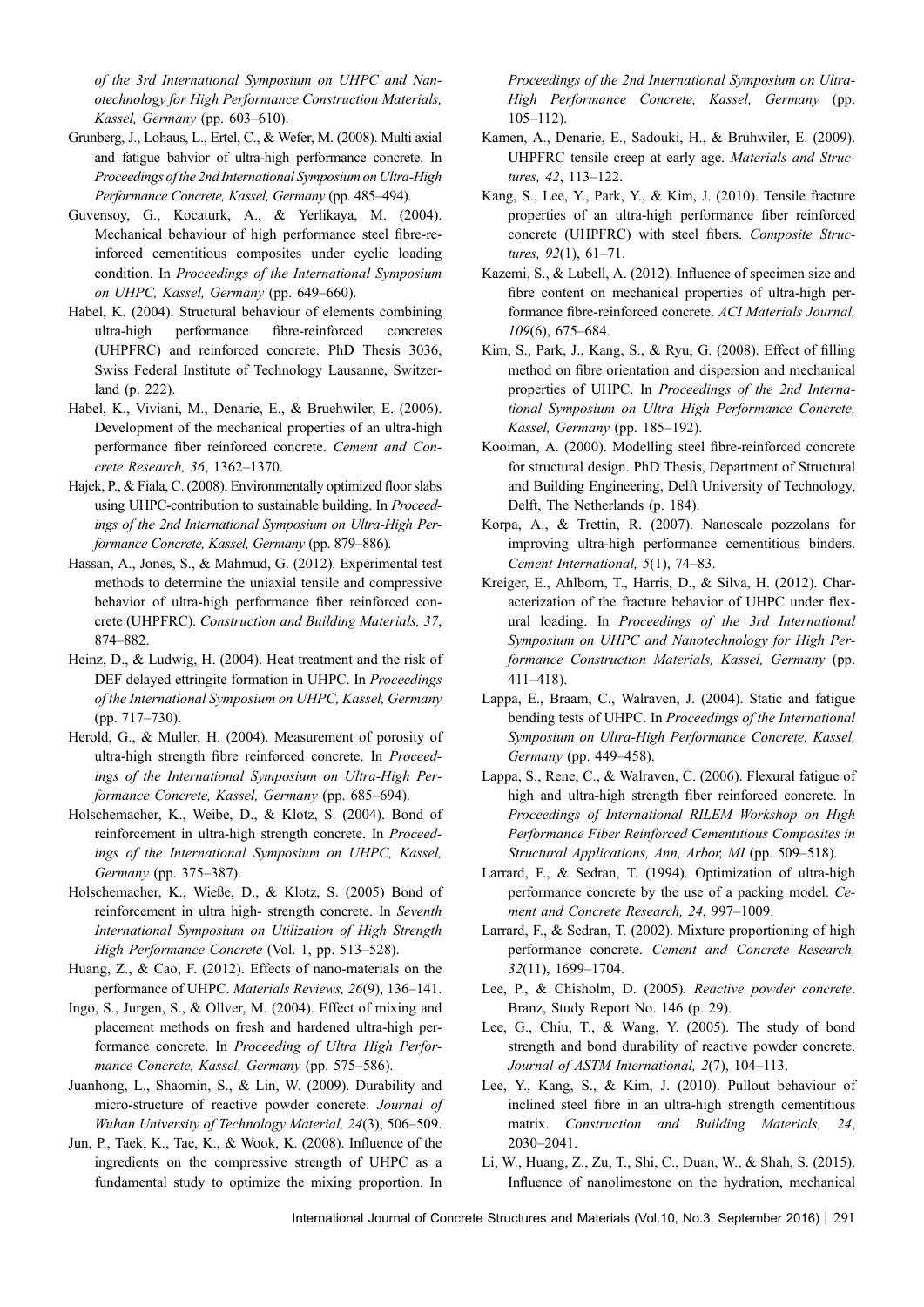<span id="page-21-0"></span>strength, and autogenous shrinkage of ultrahigh-performance concrete. *Journal of Materials in Civil Engineering, 28*(1), 1–9.

- Li, H., Liu, G. (2013). Tensile properties of hybrid fiber reinforced reactive powder concrete after expose to elevated temperature. *International Journal of concrete Structures and Materials*, 1–9.
- Li, H., Xiao, G., & Ou, P. (2004). A study on mechanical and pressure-sensitive properties of cement mortar with nanophase materials. *Cement and Concrete Research, 34*(3), 435–438.
- Lohaus, L., & Anders, S. (2004). Effects of polymer- and fibre modifications on the ductility, fracture properties and micro crack development of ultra-high performance concrete. In *Proceedings of the International Symposium on UHPC, Kassel, Germany* (pp. 625–636).
- Lohaus, L., & Elsmeier, K. (2012). Fatigue behaviour of plain and fibre reinforced ultra-high performance concrete. In *Proceedings of the 3rd International Symposium on UHPC and Nanotechnology for High Performance Construction Materials, Kassel, Germany* (pp. 631–637).
- Lohaus, L., & Ramge, P. (2008). Robustness of UHPC-A new approach for mixture proportioning. In *Proceedings of the Second International Symposium on Ultra High Performance Concrete, Kassel, Germany* (pp. 113–120).
- Ma, J., Orgass, M., Dehn, F., Schmidt, D., & Tue, N. (2004). Comparative investigations on ultra-high performance concrete with and without coarse aggregates. In *Proceedings of the International Symposium on Ultra-High Performance Concrete, Kassel, Germany* (pp. 13–15).
- Ma, J., & Schneider, H. (2002). Properties of ultra-high performance concrete. *Leipzig Annual Civil Engineering Report (LACER), 7*, 25–32.
- Maeder, U., Lallemant-Gamboa, I., Chaignon, J., & Lombard J. (2004). CERACEM a new high performance concrete: characterization and applications. In *Proceedings of the International Symposium on Ultra High Performance Concrete, Kassel, Germany* (pp. 67–76).
- Magureanu, C., Sosa, I., Negrutiu, C., & Heghes, B. (2012). Mechanical properties and durability of ultra-high performance concrete. *ACI Materials Journal, 109*, 177–183.
- Makita, T., & Bruhwiler, E. (2013). Tensile fatigue behaviour of ultra-high performance fibre-reinforced concrete. *Materials and Structures*, 17.
- Mao, L., Barnett, J., Begg, D., Schleyer, K., & Wight, G. (2014). Numerical simulation of ultra high performance fibre reinforced concrete panel subjected to blast loading. *International Journal of Impact Engineering, 64*, 91–100.
- Mao, L., Barnett, S., Tyas, A., Warren, J., Schleyer, G., & Zaini, S. (2015). Response of small scale ultra high performance fibre reinforced concrete slabs to blast loading. *Construction and Building Materials, 93*, 822–830.
- Maroliya, M. (2012). Bond strength of reactive powder concrete containing steel fibre and silica fume. *International Journal of Emerging Technology & Advanced Engineering, 2*(10), 66–68.
- Matte, V., & Moranville, M. (1999). Durability of reactive powder composites: Influence of silica fume on leaching

properties of very low water/binder pastes. *Cement and Concrete Research, 21*(1), 1–9.

- Mehta, K., & Monteiro, J. (2006). *Concrete: Microstructure, properties, and materials* (4th ed., p. 659). New York, NY: McGraw-Hill.
- Millard, S., Molyneaux, T., Barnett, S., & Gao, X. (2010). Dynamic enhancement of blast-resistant ultra high performance fibre-reinforced concrete under flexural and shear loading. *International Journal of Impact Engineering, 37*(4), 405–413.
- Millon, O., Riedel, W., Mayrhofer, C., & Thoma, K. (2012). Failure mechanisms of UHPC components under explosive loading. In *Proceedings of the 3rd International Symposium on UHPC and Nanotechnology for High Performance Construction Materials, Kassel, Germany* (pp. 583–591).
- Morin, V., Tenoudji, F., Feylessoufi, A., & Richard, P. (2001). Superplasticizer effects on setting & structuration mechanisms of UHPC. *Cement and Concrete Research, 31*(1), 63–71.
- Moser, B., Pfeifer, C., & Stark, J. (2009). *Durability and microstructural development during hydration in ultrahigh performance concrete* (pp. 87–88). London, UK: Taylor and Francis Group.
- Muller, U., Kuhne, H., Fontana, P., Meng, B., & Nemecek, J. (2008). Micro texture and mechanical properties of heat treated and autoclaved ultra-high performance concrete (UHPC). In *Proceedings of the 2nd International Symposium on UHPC, Kassel, Germany* (pp. 213–220).
- Ngo, T., Mendis, P., & Krauthammer, T. (2007). Behavior of ultrahigh-strength prestressed concrete panels subjected to blast loading. *Journal of Structural Engineering, 133*, 1582–1590.
- Nguyen, D., Kim, D., Ryu, G., & Koh, K. (2013). Size effect on flexural behaviour of ultra-high performance hybrid fibrereinforced concrete. *Composites, 45*, 1104–1116.
- Orgass, M., & Klug, Y. (2004). Fibre-reinforced ultra-high strength concretes. In *Proceedings of the International Symposium on ultra-High Performance Concrete, Kassel, Germany* (pp. 637–648).
- Pansuk, W., Sato, Y., Sato, H., & Shionaga, R. (2008). Tensile behaviour and fibre orientation of UHPC. In *Proceedings of the 2nd International Symposium on UHPC, Kassel, Germany* (pp. 161–168).
- Park, S., Ryu, G., Koh, K., & Kim, D. (2014). Effect of shrinkage reducing agent on pullout resistance of highstrength steel fibers embedded in ultra-high-performance concrete. *Cement & Concrete Composites, 49*, 59–69.
- Perry, V., & Zakariasen, D. (2004). First use of ultra-high performance concrete for an innovative train station canopy. *Concrete Technology Today, 25*(2), 1–2.
- Pierard, J., & Cauberg, N. (2009). Evaluation of durability and cracking tendency of ultra-high performance concrete. In *Creep, shrinkage and durability mechanics of concrete and concrete structures* (pp. 695–700). London, UK: Taylor and Francis Group.
- Pierard, J., Dooms, B., & Cauberg, N. (2012). Evaluation of durability parameters of UHPC using accelerated lab tests. In *Proceedings of the 3rd International Symposium on*
- 292 | International Journal of Concrete Structures and Materials (Vol.10, No.3, September 2016)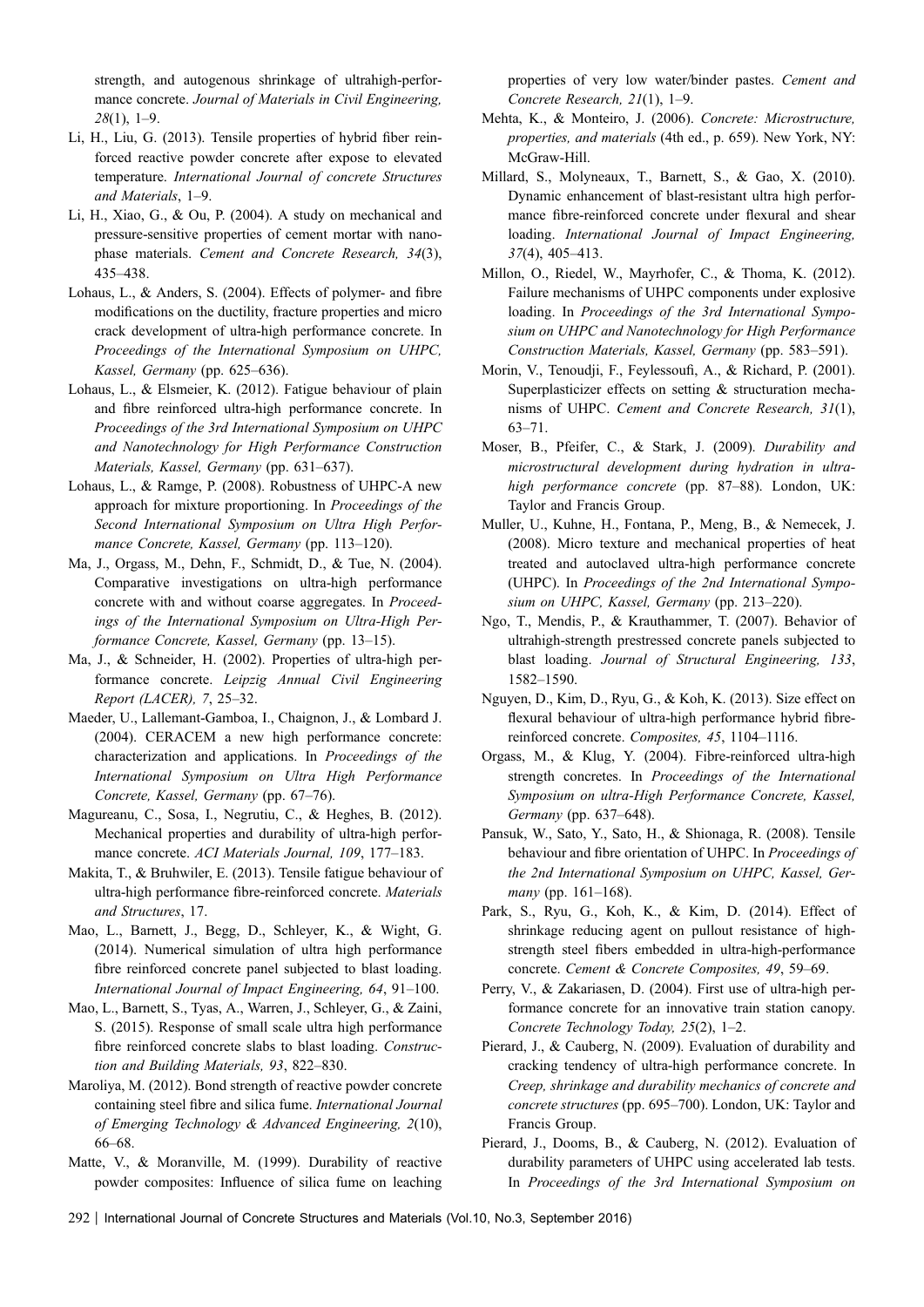<span id="page-22-0"></span>*UHPC and Nanotechnology for High Performance Construction Materials, Kassel, Germany* (pp. 371–376).

- Pimienta, P., Mindeguia, J., Simon, A., Behloul, M., Felicetti, R., Bamonte, P., & Gambarova, P. (2012). Literature review on the behaviour of UHPFRC at high temperature. In *Proceedings of the 3rd International Symposium on UHPC and Nanotechnology for high Performance Construction Materials, Kassel, Germany* (pp. 549–556).
- Racky, P. (2004). Cost-effectiveness and sustainability of UHPC. In *Proceedings of the International Symposium on Ultra High Performance Concrete, Kassel, Germany* (pp. 797–805).
- Rebentrost, M., & Wight, G. (2008). Experience and applications of ultra-high performance concrete in Asia. In *Proceedings of the 2nd International Symposium on UHPC, Kassel, Germany*.
- Reda, M., Shrive, G., & Gillott, E. (1999). Microstructural investigation of innovative UHPC. *Cement and Concrete Research, 29*(3), 323–329.
- Reineck, H., & Greiner, S. (2004). Tests on ultra-high performance fibre-reinforced concrete designing hot-water tanks and UHPFRC-shells. In *Proceedings of the International Symposium on Ultra-High Performance Concrete, Kassel, Germany* (pp. 361–374).
- Richard, P., & Cheyrezy, M. (1994). Reactive powder concretes with high ductility and 200–800 MPa compressive strength. Concrete technology: Past, present, and future. In *Proceedings of V. Mohan Malhotra Symposium* (pp. 507–518). American Concrete Institute.
- Richard, P., & Cheyrezy, M. (1995). Composition of reactive powder concretes. *Cement and Concrete Research, 25*, 1501–1511.
- Rong, Z., Sun, W., Xiao, H., & Jiang, G. (2015). Effects of nano-SiO<sub>2</sub> particles on the mechanical and microstructural properties of ultra-high performance cementitious composites. *Cement and Concrete Composite, 56*, 25–31.
- Rossi, P. (2005). Development of new cement composite materials for construction. *Proceedings of the Institution of Mechanical Engineers, Part L: Journal of Materials Design & Applications, 219*(L1), 67–74.
- Rougeau, P., & Burys, B. (2004). Ultra-high performance concrete with ultrafine particles other than silica fume. In *Proceedings of the International Symposium on UHPC*, *Kassel* (pp. 313–325).
- Roux, N., Andrade, C., & Sanjuan, M. (1996). Experimental study of durability of reactive powder concretes. *Journal of Materials in Civil Engineering, 8*(1), 1–6.
- Roy, D., Gouda, R., & Bobrowsky, A. (1972). Very high strength cement pastes prepared by hot pressing and other high pressure technique. *Cement and Concrete Research, 2*, 349–366.
- Scheydt, C., & Muller, S. (2012). Microstructure of ultra high performance concrete (UHPC) and its impact on durability. In *Proceedings of the 3rd International Symposium on UHPC and Nanotechnology for High Performance Construction Materials, Kassel, Germany* (pp. 349–356).
- Scheydt, J., Muller, H., & Herold, G. (2008) Long term behaviour of ultra-high performance concrete under the attack of

chlorides and aggressive waters. In *Proceedings of the 2nd International Symposium on Ultra-High Performance Concrete, Kassel, Germany* (pp. 231–238).

- Schleyer, K., Barnett, J., Millard, G., Rebentrost, M., & Wight, G. (2011). UHPFRC panel testing. *Structural Engineering, 89*(23/24), 34–39.
- Schmidt, D., Dehn, F., & Urbonas, L. (2004). Fire resistance of ultra-high performance concrete (UHPC)—testing of laboratory samples and columns under load. In *Proceedings of the International Symposium on UHPC, Kassel, Germany* (pp. 703–715).
- Schmidt, M., & Fehling, E. (2005). Ultra-high-performance concrete: research, development and application in Europe. In *7th International Symposium on Utilization of High Strength High Performance Concrete* (Vol. 1, pp. 51–77).
- Schmidt, M., Fehling, E., & Geisenhanslueke, C. (Eds.). (2004). *International Symposium on Ultra High Performance Concrete, Kassel, Germany* (p. 868).
- Schmidt, M., Fehling, E., Glotzbach, C., Frohlich, S., & Piotrowski, S. (Eds.). (2012). Third International Symposium on UHPC and Nanotechnology for High Performance Construction Materials, Kassel, Germany (p. 1036).
- Schmidt, M., Fehling, E., Teichmann, T., Bunje, K., & Bornemann, R. (2003). Ultra-high performance concrete: Perspective for the precast concrete industry. *Concr Precasting Plant Tech., 69*(3), 16–29.
- Schmidt, M., & Teichmann, T. (2007). Development of an ultra high performance concrete for the company SW Umwelttechnik. Final report, Kassel, Germany.
- Shah, S., & Weiss, W. (1998). Ultra high strength concrete; Looking toward the future. In *ACI Special Proceedings from the Paul Zia Symposium Atlanta, GA*.
- Shaheen, E., & Shrive, N. (2006). Optimization of mechanical properties and durability of reactive powder concrete. *ACI Material Journal, 103*(6), 444–451.
- Shakhmenko, G., Korjakins, A., Kara, P., Justs, J., & Juhnevica, I. (2012). UHPC containing nanoparticles synthesized by sol-gel method. In *Proceedings of the 3rd International Symposium on UHPC and Nanotechnology for High Performance Construction Materials, Kassel, Germany* (pp. 79–85).
- Shi, C., Wu, Z., Xiao, J., Wang, D., Huang, Z., & Fang, Z. (2015). A review on ultra high performance concrete: Part 1. Raw materials and mixture design. *Construction and Building Materials, 101*, 741–751.
- Shu-hua, L., Li-hua, L., & Jian-wen, F. (2012). Study on mechanical properties of reactive powder concrete. *Journal of Civil Engineering and Construction, 1*(1), 6–11.
- Skazlic, M., Bjegovic, D., & Serdar, M. (2008). Influence of test specimens geometry on compressive strength of ultra-high performance concrete. In *Proceedings of the 2nd International Symposium on Ultra High Performance Concrete, Kassel, Germany* (pp. 295–301).
- Sobolev, K., & Amirjanov, A. (2004). The development of a simulation model of the dense packing of large particulate assemblies. *Powder Technology, 141*, 155–160.
- Soe, K., Zhang, Y., & Zhang, L. (2013). Impact resistance of hybrid-fiber engineered cementitious composite panels. *Composite Structures, 104*, 320–330.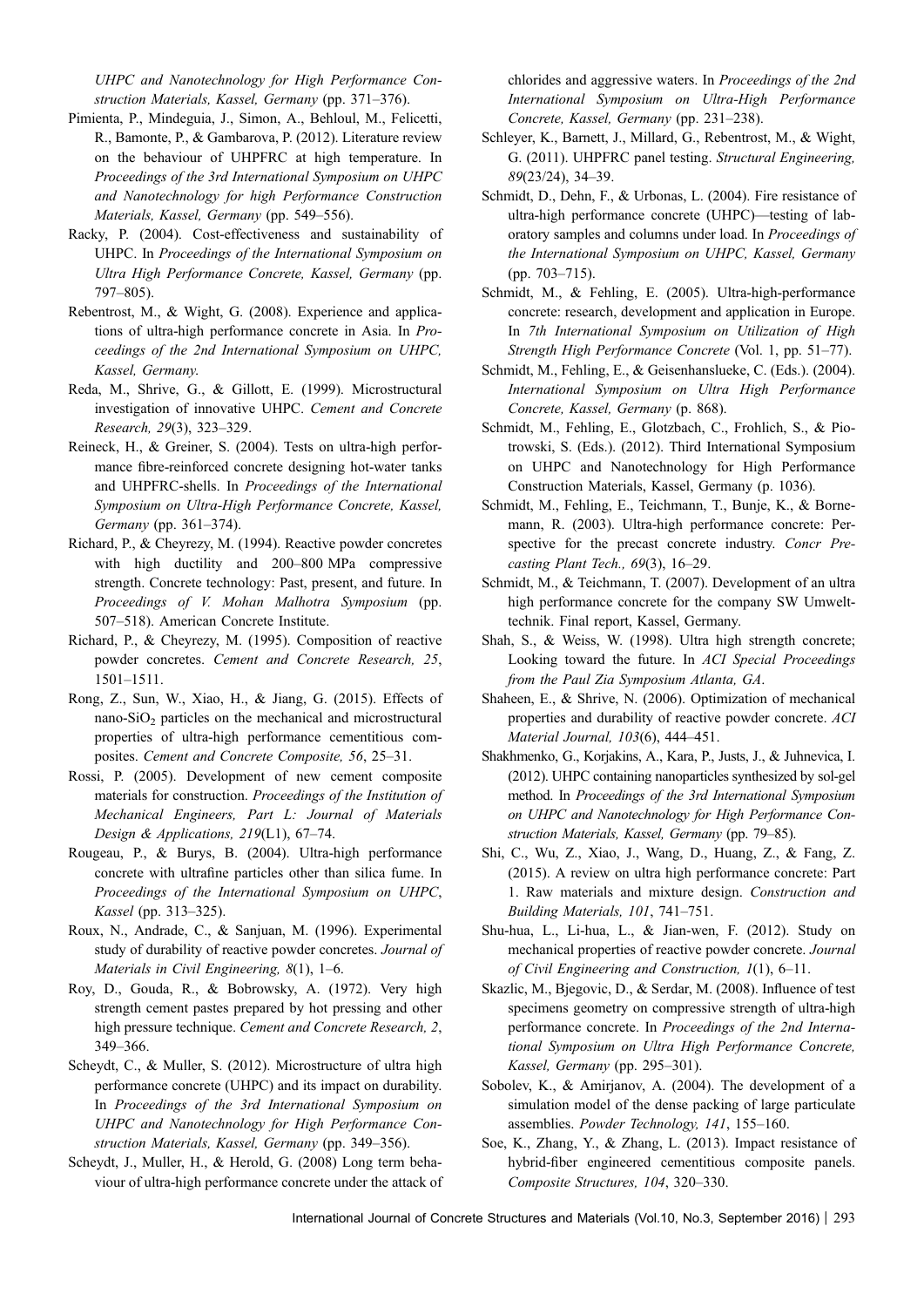- <span id="page-23-0"></span>Soutsos, M., Millard, S., & Karaiskos, K. (2005). Mix design, mechanical properties, and impact resistance of reactive powder concrete (RPC). In *International Workshop on High Performance Fibre-Reinforced Cementitious Composites in Structural Applications* (pp. 549–560).
- Sritharan, S., Bristow, B., & Perry, V. (2003). Characterizing an ultra-high performance material for bridge applications under extreme loads. In *Proceedings of the 3rd International Symposium on High Performance Concrete, Orlando, FL*.
- Steil, T., Karihaloo, B., & Fahling, E. (2004). Effect of casting direction on the mechanical properties of CARDIFRC. In *Proceedings of the International Symposium on Ultra-High Performance Concrete, Kassel, Germany* (pp. 481–493).
- Strunge, T., & Deuse, T. (2008). Special cements for ultra high performance concrete. In *Proceedings of the Second International Symposium on Ultra High Performance Concrete, Kassel, Germany* (pp. 61–68).
- Sun, W., & Jiao, C. (2011). Experimental study on impact tensile behavior of reactive powder concrete. *Journal of Guangzhou University, 10*(1), 42–47.
- Taghaddos, H., Mahmoudzadeh, F., Pourmoghaddam, A., & Shekarchizadeh, M. (2004). Prediction of compressive strength behaviour in RPC with applying an adaptive network-based fuzzy interface system. In *Proceedings of the International Symposium on Ultra High Performance Concrete, Kassel, Germany* (pp. 273–284).
- Tai, S., Pan, H., & Kung, N. (2011). Mechanical properties of steel fiber reinforced reactive powder concrete following exposure to high temperature reaching 800 C. *Nuclear Engineering and Design, 241*(7), 2416–2424.
- Talebinejad, I., Iranmanesh, A., Bassam, S., & Shekarchizadeh, M. (2004). Optimizing mix proportions of normal weight reactive powder concrete with strengths of 200–350 MPa. In *Proceedings of the International Symposium on UHPC, Kassel, Germany* (pp. 133–141).
- Tang, C. (2004). High performance concrete—past, present and future. In *Proceedings of the International Symposium on UHPC, Kassel, Germany* (pp. 3–9).
- Teichmann, T., & Schmidt, M. (2004). Influence of the packing density of fine particles on structure, strength and durability of UHPC. In *Proceedings of the 1st International Symposium on Ultra-High Performance Concrete, Kassel Germany* (pp. 313–323).
- Thomas, M., Green, B., O'Neal, E., Perry, V., Hayman, S., & Hossack, A. (2012). Marine performance of UHPC at Treat Island. In *Proceedings of the 3rd International Symposium on UHPC and Nanotechnology for High Performance Construction Materials, Kassel, Germany* (pp. 365–370).
- Tuchlinski, D., Heqqer, J., & Kommer, B. (2006). Studies on prestressed concrete beams made from UHPC. *Concrete Precasting Plant and Technology, 72*(1), 14–20.
- Tue, N., Orgass, M., & Ma, J. (2008). Influence of addition method of superplasticizer on the properties of fresh UHPC. In *Proceedings of the 2nd International Symposium on Ultra-High Performance Concrete, Kassel, Germany* (pp. 93–100).
- Van, V., & Ludwig, H. (2012). Proportioning optimization of UHPC containing rice husk ash and ground granulated blast-furnace slag. In *Proceedings of the 3rd International Symposium on UHPC and Nanotechnology for High Performance Construction Materials, Kassel, Germany* (pp. 197–205).
- Vernet, P. (2004). Ultra-durable concretes: Structure at the micro- and nano-scale. *Mater Res Soc, 29*(5), 324–327.
- Voort, T. (2008). Design and field testing of tapered H-shaped ultra high performance concrete piles. Master Thesis, Iowa State University (p. 243).
- Walraven, J. (2008). On the way to design recommendations for UHPFRC. In *Proceedings of the 2nd International Symposium on Ultra-High Performance Concrete, Kassel, Germany.*
- Wang, W., Liu, J., Agostini, F., Davy, C., Skoczylas, F., & Corvez, D. (2014). Durability of an ultra high performance fiber reinforced concrete (UHPFRC) under progressive aging. *Cement and Concrete Research, 55*, 1–13.
- Wang, D., Shi, C., Wu, Z., Xiao, J., Huang, Z., & Fang, Z. (2015). A review on ultra high performance concrete: Part II. Hydration, microstructure and properties. *Construction and Building Materials, 96*, 368–377.
- Way, R., & Wille, K. (2012). Material characterization of an ultra-high performance fibre-reinforced concrete under elevated temperature. In *Proceedings of the 3rd International Symposium on UHPC and Nanotechnology for High Performance Construction Materials* (pp. 565–572).
- Wen-yu, J., Ming-zhe, A., Gui-ping, Y., & Jun-min, W. (2004). Study on reactive powder concrete used in the sidewalk system of the Qinghai-Tibet Railway bridge. In *International Workshop on Sustainable Development and Concrete Technology, Beijing, China* (pp. 333–338).
- Wille, K., Naaman, A., El-Tawil, S., & Parra-Montesinos, G. (2012). Ultra-high performance concrete and fibre-reinforced concrete: Achieving strength and ductility without heat curing. *Materials and Structures, 45*, 309–324.
- Wille, K., Naaman, A., & Montesinos, G. (2011). Ultra-high performance concrete with compressive strength exceeding 150 MPa (22 ksi): a simpler way. *ACI Materials Journal, 108*(1), 46–54.
- Wille, K., & Parra-Montesinos, G. (2012). Effect of beam size, casting method, and support conditions on flexural behaviour of UHPFRC. *ACI Materials Journal, 109*(3), 379–388.
- Xing, F., Huang, D., Cao, L., & Deng, L. (2006). Study on preparation technique for low-cost green reactive powder concrete. *Key Engineering Materials, 302–303*, 405–410.
- Heinz D, Dehn F, Urbonas L. Fire resistance of ultra-high performance concrete (UHPC)—testing of laboratory samples and columns under load. In *Proceedings of the International Symposium on UHPC, Kassel, Germany* (pp. 703–715).
- Yang, I., Joh, C., & Kim, B. (2010). Structural behaviour of ultra-high performance concrete beams subjected to bending. *Engineering Structures, 32*(11), 3478–3487.
- Yazici, H. (2006). The effect of curing conditions on compressive strength of ultra-high strength concrete with high